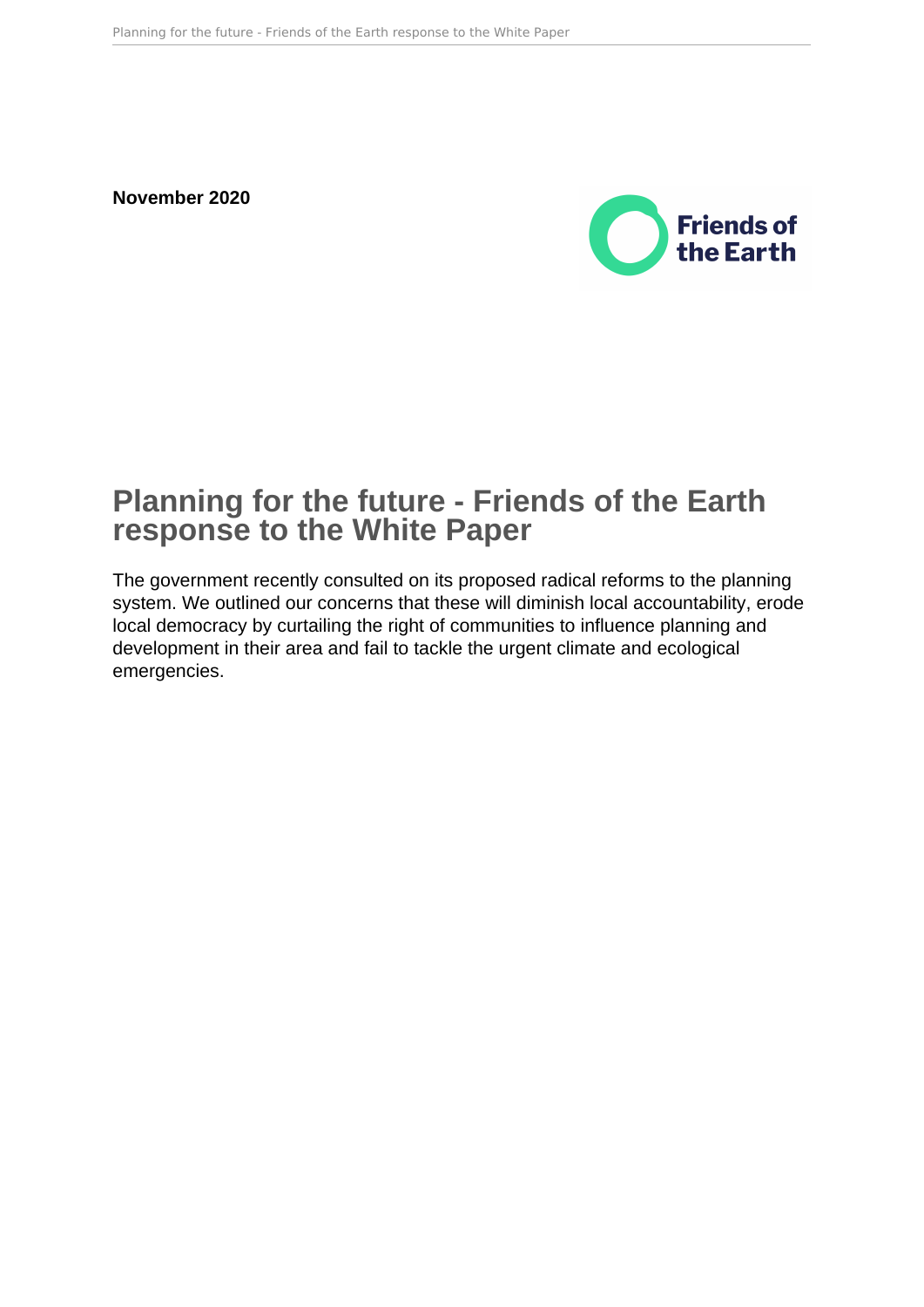- 1. [Background](#page-2-0)
- 2. [Consultation response](#page-3-0)
- 3. [Pillar Two: Planning for beautiful and sustainable places](#page-18-0)
- 4. [Pillar Three Planning for infrastructure and connected places](#page-20-0)

#### Introduction

Friends of the Earth is the UK's largest grassroots environmental campaigning community, with around 300 community groups across the country and devolved nations (excluding Scotland). We have long campaigned for a fair, transparent planning system that delivers sustainable development and equitable outcomes.

We welcome the opportunity to respond to this White Paper outlining the government's proposals for planning reform. These proposals would cause irrevocable damage to local democracy, deprive communities of their right to be heard, thereby eroding public trust and confidence even further in the system, and fail to acknowledge the extremely urgent need to tackle the climate and ecological crises.

Our planning system must be based on the following principles: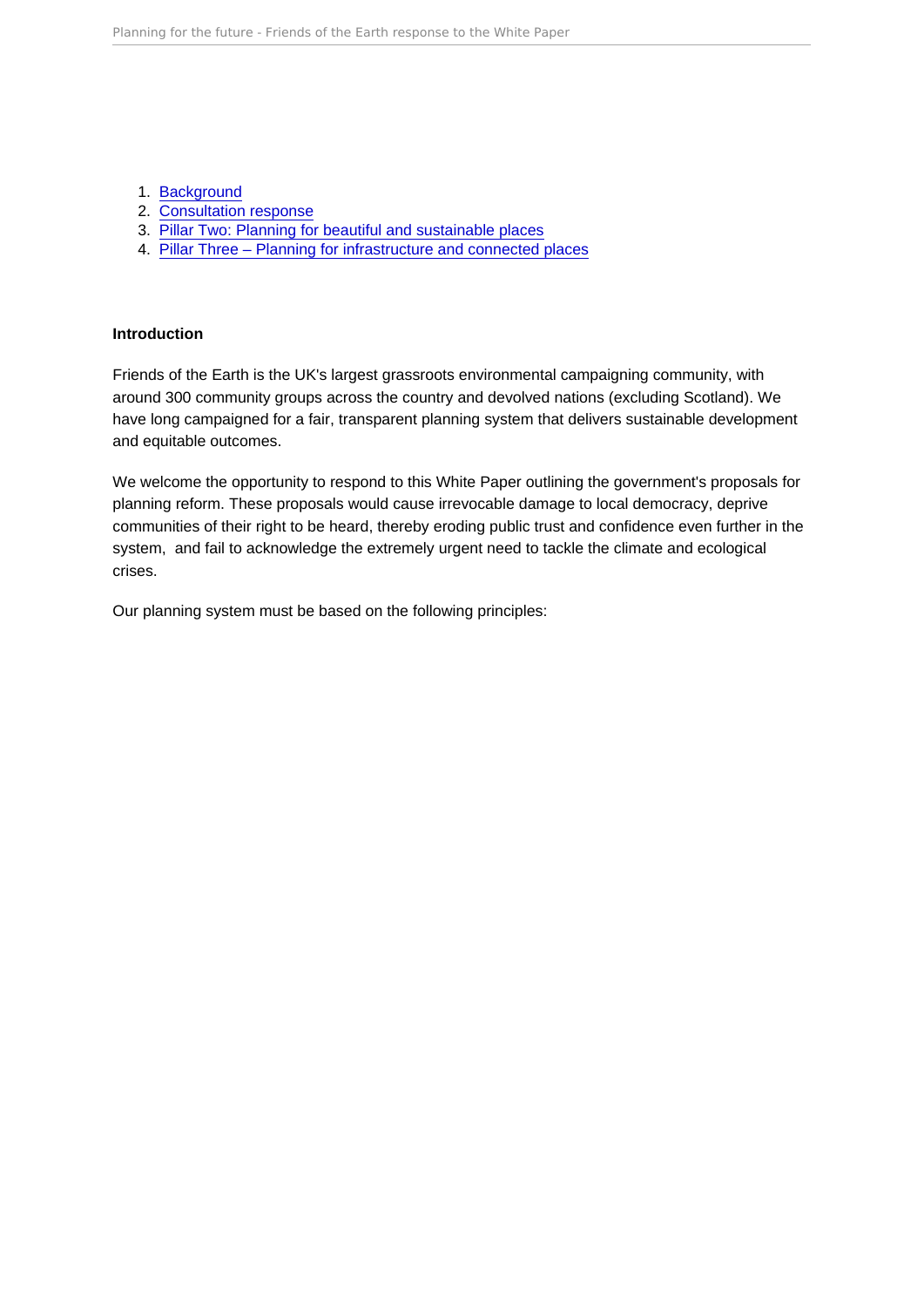- <span id="page-2-0"></span>• It should be a system of decision-taking and plan-making that is based on ensuring sustainable outcomes enshrined within a planning framework that has the public interest at its heart.
- ?Everyone has the right to participate in decisions that affect their lives which means a right to be informed and a right to participate. These rights are enshrined in the Aarhus Convention of which the UK is a signatory. The right to be heard in person when plans are made must be maintained and extended to any policy or code which is being applied to individual planning decisions.
- Communities should have the same appeal rights as developers to challenge decisions which are not in the public interest on environmental grounds. This is a crucial part of environmental enforcement and will support much-needed protections for biodiversity and the natural environment.
- A civil right to challenge must remain and be extended from its current limited role to ensure that the system is balanced and trustworthy.
- Government must give back the powers removed from local authorities by permitted development and permission in principle so they can properly control development in their areas. All parts of the planning process from plan making to decisions on whether to approve or refuse a development proposal must be locally democratically accountable .
- A legal duty to secure sustainable development incorporating the concept of environmental limits, tackling climate change, and the health and well-being of all citizens. ?We need to tackle climate change in every planning decision. We must all be confident that the system is there for everyone, and not just private interests.

## **Background**

Friends of the Earth wishes to draw the Government's attention to the following evidence that is relevant to this consultation. We note that these planning reforms sit alongside other major planning reforms that have occurred over the last few years and resulted in extremely poor housing standards, leading to calls for a [Healthy Homes Act.](https://www.tcpa.org.uk/healthy-homes-act) There is no incisive reflection of the reviews of the planning system that have been conducted in recent years, from [Kate Barker's review](https://assets.publishing.service.gov.uk/government/uploads/system/uploads/attachment_data/file/228605/0118404857.pdf) in 2004 to Oliver Letwin's review in 20[1](#page-25-0)9.<sup>1</sup> We further note the failure to properly address the damaging outcomes of permitted development as evidence by [research](https://assets.publishing.service.gov.uk/government/uploads/system/uploads/attachment_data/file/902220/Research_report_quality_PDR_homes.pdf) and media reporting, as well as having been the subject of debate on the floor of the House and a legal challenge. There is no shortage of evidence on the [real problems facing the planning system.](https://www.tcpa.org.uk/the-wrong-answers-to-the-wrong-questions)

We further suggest that evidence such as that produced by the [2070 Commission](http://uk2070.org.uk/wp-content/uploads/2020/04/Declaration_of_Intent_Brochure.pdf) should have been considered. We would add that the Committee on Climate Change is due to publish some recommendations for local government, and indeed supported Friends of the Earth's call for local authorities to have a legal duty on mitigation and adaptation to climate change.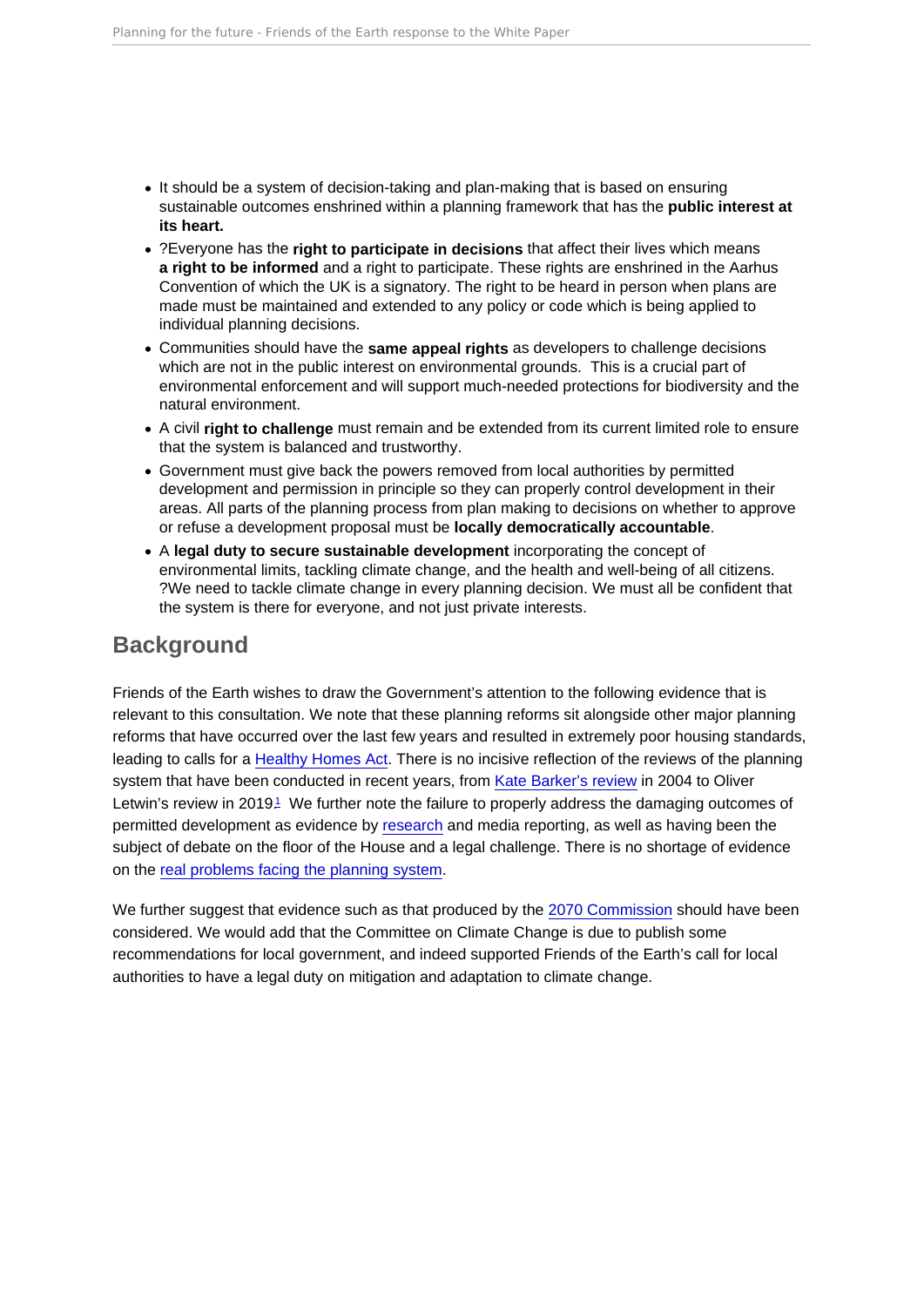## <span id="page-3-0"></span>**Consultation response**

Below we set out our answers to specific consultation questions and wider proposals set out in the White Paper. We note that these are not structured in order to comment on the planning system as a whole, but rather to target responses to the Government's preferred proposals and we will therefore make additional representations where these are necessary, given the lack of detail in these proposals, or indeed, evidence supporting them.

### **Q1. What three words do you associate most with the planning system in England?**

This question is not a useful basis on which to consider reform. However, we take it that perhaps what the Government is trying to approach is the idea of concepts or principles that are generally associated with the planning system. We suggest that there are some very important concepts by which the planning system is defined:

- It is about decision making in the **public interest**
- It is about the **right to be heard** and **local democracy**
- It is about delivering **public goods**

#### **Q2. Do you get involved with planning decisions in your local area?**

Friends of the Earth local and affiliated groups engage with a wide range of planning cases in their local area on a diverse range of topics. Friends of the Earth EWNI engages in specific planning cases throughout England and Wales, on occasion, for the most part working alongside or with local groups and communities on the ground. We therefore have direct and extensive experience of the existing planning system. We also run training for communities on planning, which we have now been doing for over fifteen years.

### **Q3. Our proposals will make it much easier to access plans and contribute your views to planning decisions. How would you like to find out about plans and planning proposals in the future?**

#### **[Social media / Online news / Newspaper / By post / Other – please specify]**

We strongly disagree with this supposition as it is unsupported by the factual basis. The Government's proposals will **not** make it easier to access plans and for people to contribute their views to planning decisions. On the contrary, the proposed changes set out in the White Paper and related consultations would make this harder.

The White Paper does not provide a single new right for community participation or a single new opportunity for democratic involvement in the plan-making process. Instead it reduces the existing rights. Digital information can potentially lead to more open process but it does nothing on its own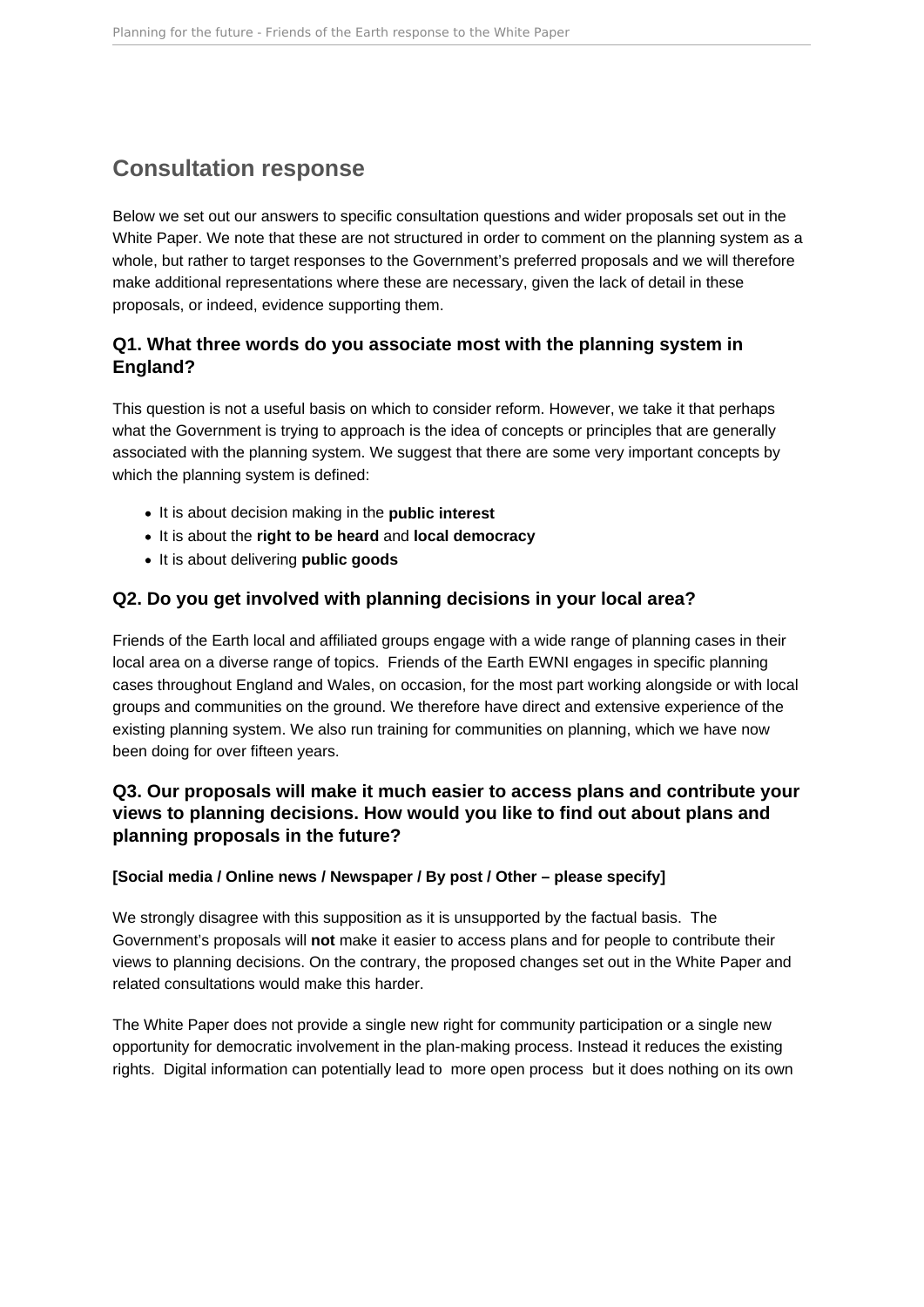to give communities more control over their future. For that actual legal rights are required.

Under the proposed changes, 'Protected areas', or zones, would be designated locally and nationally, (paragraph 2.8, bullet 3), and the traditional development management process would apply. Insofar as policy would need to be applied to development management decisions it would be set out nationally in a set of development management policies (paragraph 2.13), thereby reducing the scope for local planning considerations to be taken into account. Outside Protected Areas, the reforms therefore propose to omit or curtail a key stage of the planning process, namely when a planning application is submitted, subject to public consultation and decided by the local planning authority. For proposals where automatic permission or permission in principle apply, a developer would no longer be required to submit an outline planning application. Later detailed matters would be delegated to planning officers to decide (paragraph 2.39). Planning decisions as we have under our current system would simply be dispensed with (i.e. not happen). Therefore the scope for members of the public to contribute their views on planning proposals would be curtailed and/or removed.

Only 'protected areas' would appear to retain opportunities for planning decision making as we have at present. Even this does not 'make it easier' but rather because of all the associated reforms will make it all the more complex for a member of the public to understand.

English planning authorities generally provide for individuals and groups to make deputations to the planning committee where they can present their case for or against a planning proposal to the committee before the committee reaches its decision. We propose an improvement – **a right to be heard** at committee meetings for a limited period for communities objecting to proposals. These are currently in local council standing orders, but we suggest that these should be to a minimum standard across England.

At paragraph 2.48 in the White Paper there is the suggestion to change people's right to be heard in person at local plan examinations in public (EiPs). It states that planning inspectors will now have discretion over what form an objector's representations might take. Under paragraph 2.53, which is an alternative option to the proposal in paragraph 2.48, the White Paper suggests that any form of 'right to be 'heard' might be removed.

The right to be heard under Section 20 (6) of the 2004 Planning Act is the only clear civil right that exists in the planning process for the individual citizen. It includes the important phrase: 'Any person who makes representations seeking to change a development plan document must (if he so requests) be given the opportunity to appear before and be heard by the person carrying out the examination.'

These changes, were they to go ahead, would take away the public's right to participate and be heard in decisions and plans and strip power from elected councillors to decide planning proposals on behalf of their community. If implemented, these changes would erode local democracy,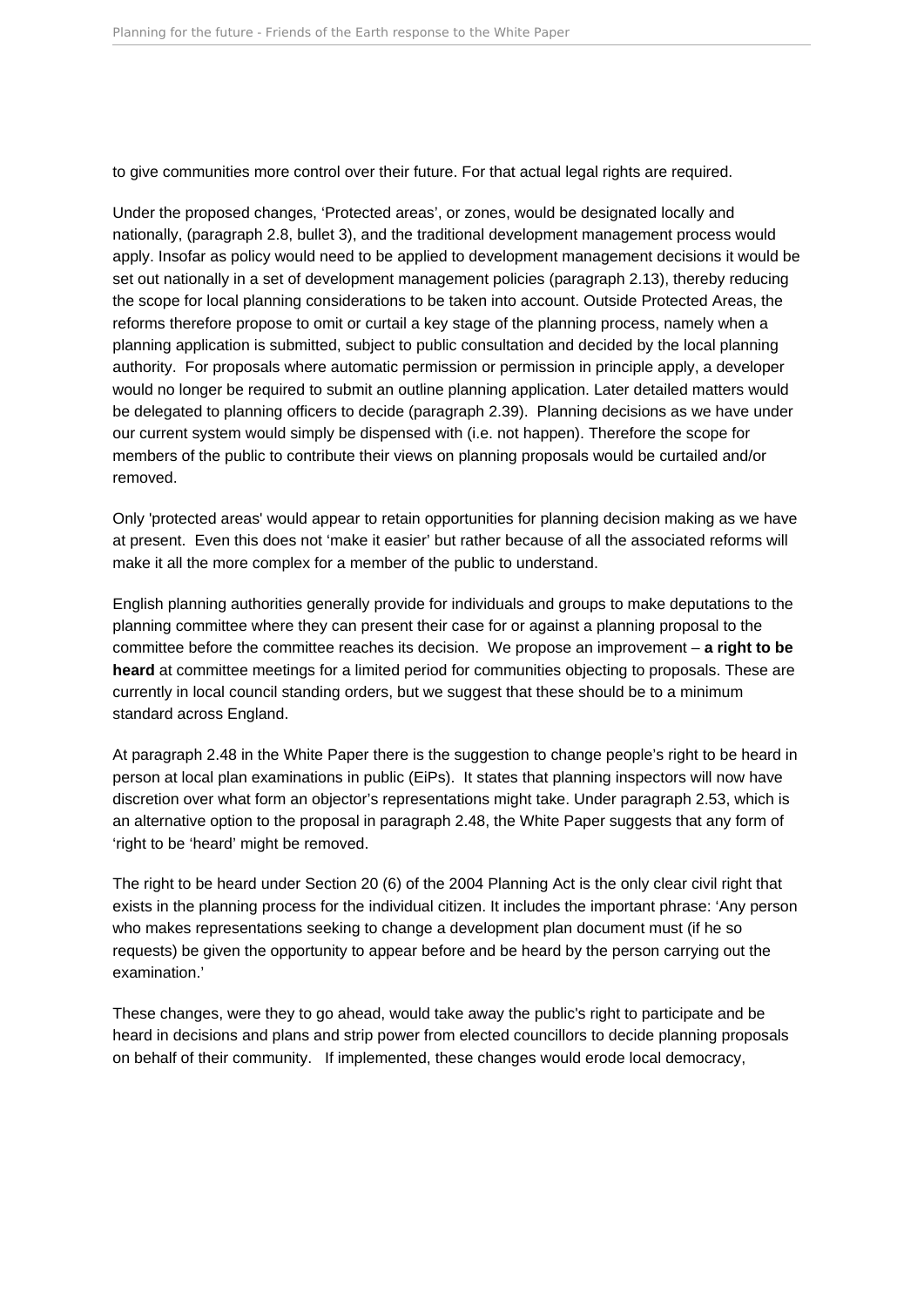disempower communities and risk undermining confidence in the planning system.

A wide range of methods should be used to inform the public and wider stakeholders of plans and proposals. This is necessary in order to maximise awareness of plans and proposals and enable affected parties and those who wish to submit representations and otherwise engage in the planning process. Newspaper and site notices are still key tools in the system despite the rise of online tools. We further recommend that the Government require local authorities to maintain information lists to inform any who may request such information to be notified of planning applications in their ward.

We further suggest that the Government introduce **a limited third party right of appeal** for communities based on environmental criteria. This will reinforce the general thrust of the Environment Bill and provide a much needed balance in the system in favour of the public interest.

### **Q4. What are your top three priorities for planning in your local area?**

**[Please select only three answers:** 

**Building homes for young people / building homes for the homeless / Protection of green spaces / The environment, biodiversity and action on climate change / Increasing the affordability of housing / The design of new homes and places / Supporting the high street / Supporting the local economy / More or better local infrastructure / Protection of existing heritage buildings or areas / Other – please specify]** 

All the above matter, albeit there will inevitably be some variation depending on the circumstances and challenges of a site, location and community which the planning system must recognise. This question also fails to recognise that the role of the planning system is to deliver on all these matters. Our concern is that by listing a few issues in an attempt to gauge priorities fails to grasp the fundamental place making role of planning and will inadvertently deprioritise central planning considerations: one could ask the question, which of the above issues does not matter? Planning inevitably has to deal with a wide range of issues in a process that is unavoidably complex at times. An over-simplistic approach is not the basis for good outcomes or improving the system.

Notwithstanding the above comments, Friends of the Earth's priorities are:

- Environment, climate change action and biodiversity
- Public participation rights and democracy
- Homes for those most in need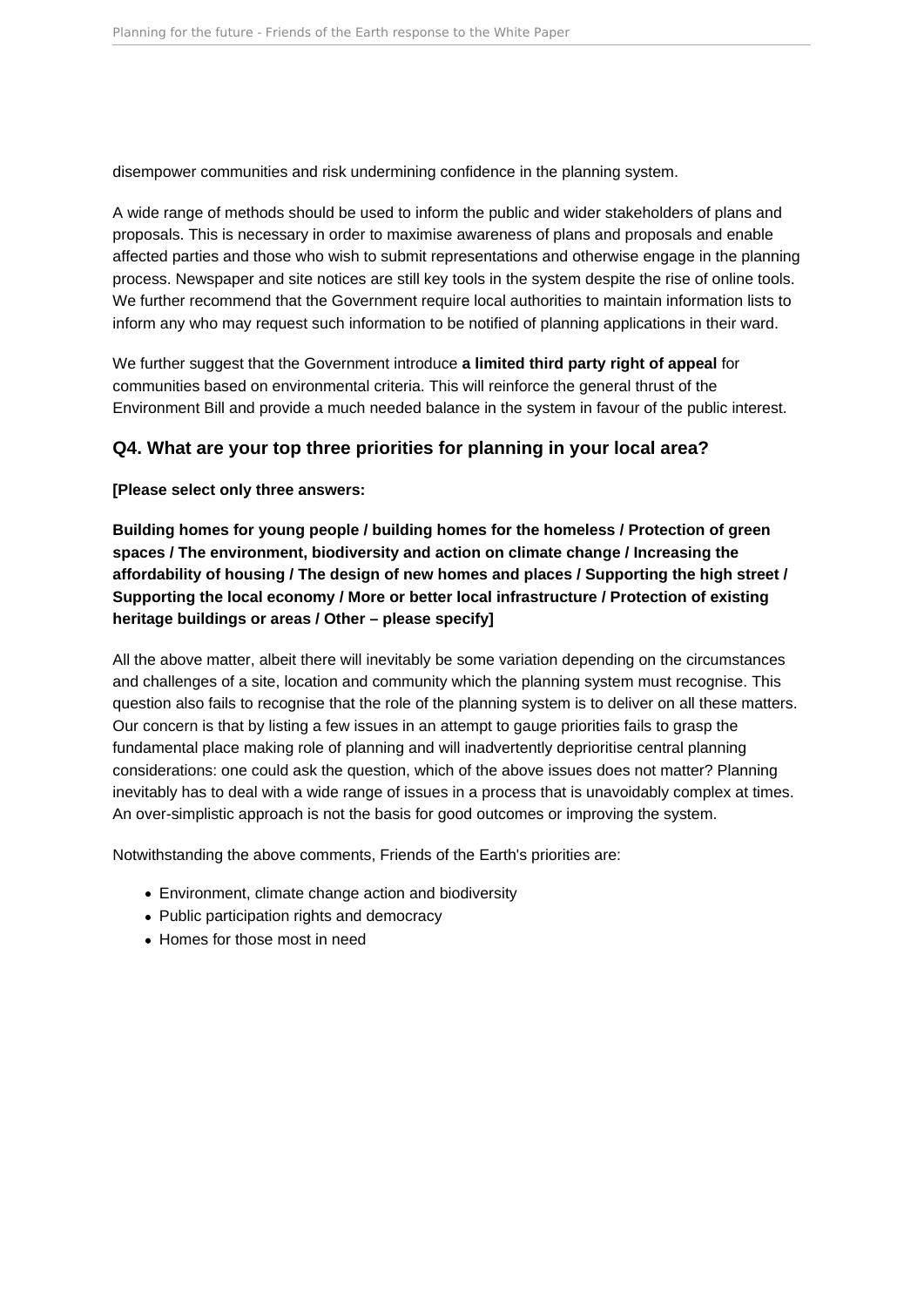Friends of the Earth believes communities have a right to participate in plans and decisions on planning proposals. The planning system is there to serve the public interest, not favour one sector, such as a landowner or developer, over another, so transparency and accountability are crucial. A local democratic framework provides for this or has the potential to do so provided the planning system allows for this.

Far greater emphasis need to be placed on funding and planning the direct delivery of genuinely affordable homes rather than the unproven assumption that 'housing affordability', ie the price of market housing, will somehow fall by increasing the supply of market housing when it is factors largely outside planning control, notably property speculation and developer build out rates, [which](https://www.theguardian.com/commentisfree/2018/jan/27/building-homes-britain-housing-crisis)  [have a greater impact.](https://www.theguardian.com/commentisfree/2018/jan/27/building-homes-britain-housing-crisis)

Q5. Do you agree that Local Plans should be simplified in line with our proposals?

No.

Simplification is also a matter of perspective – the White Paper seems to suggest a multitude of ways to gain consent that vary from place to place, which certainly isn't 'simple' for the public to understand. To deliver new homes and other development while meeting broader objectives, such as for resilient communities, the UK net zero carbon 2050 target and its associated budgets, and protection of green space, wildlife and the natural environment, Local Plan policies must be sufficiently detailed and tailored to local circumstances, challenges and opportunities . With regard to the statement in the White Paper that "Local Plans should have a clear role and function, which should be, first, to identify land for development and sites that should be protected" (paragraph 2.7), local plans already do this, but with clear environmental assessment requirements attached through SEA. There is no evidence that restricting Local Plans to merely finding sites would deliver the public interest or sustainable development purpose of planning.

Under Proposal 1, land would be placed in one of three categories: zones for growth, renewal or protection. Friends of the Earth is concerned that by categorising land in this manner and conferring an 'automatic permission' (paragraph 1.16, bullet 1), 'permission in principle' or 'presumption in favour of development' within growth and renewal areas, together with simpler, shorter Local Plans, development management will be ineffective weak or absent under the proposed new system. Moreover, this approach is based on a major failure to understand that the principle and detail of the development are inextricably linked. Plans will require much more detailed site assessment processes to be robust. National datasets can speed up this process, but only detailed site investigations can ultimately reveal the suitability of a f site in terms of archaeology, ecology, and flood risk, place-making, services availability, transport links and health impacts.

Only 'protected areas' will retain the current system of planning and development control, but will still be complicated by PDR changes, brownfield registers, permission in principle, and loss of local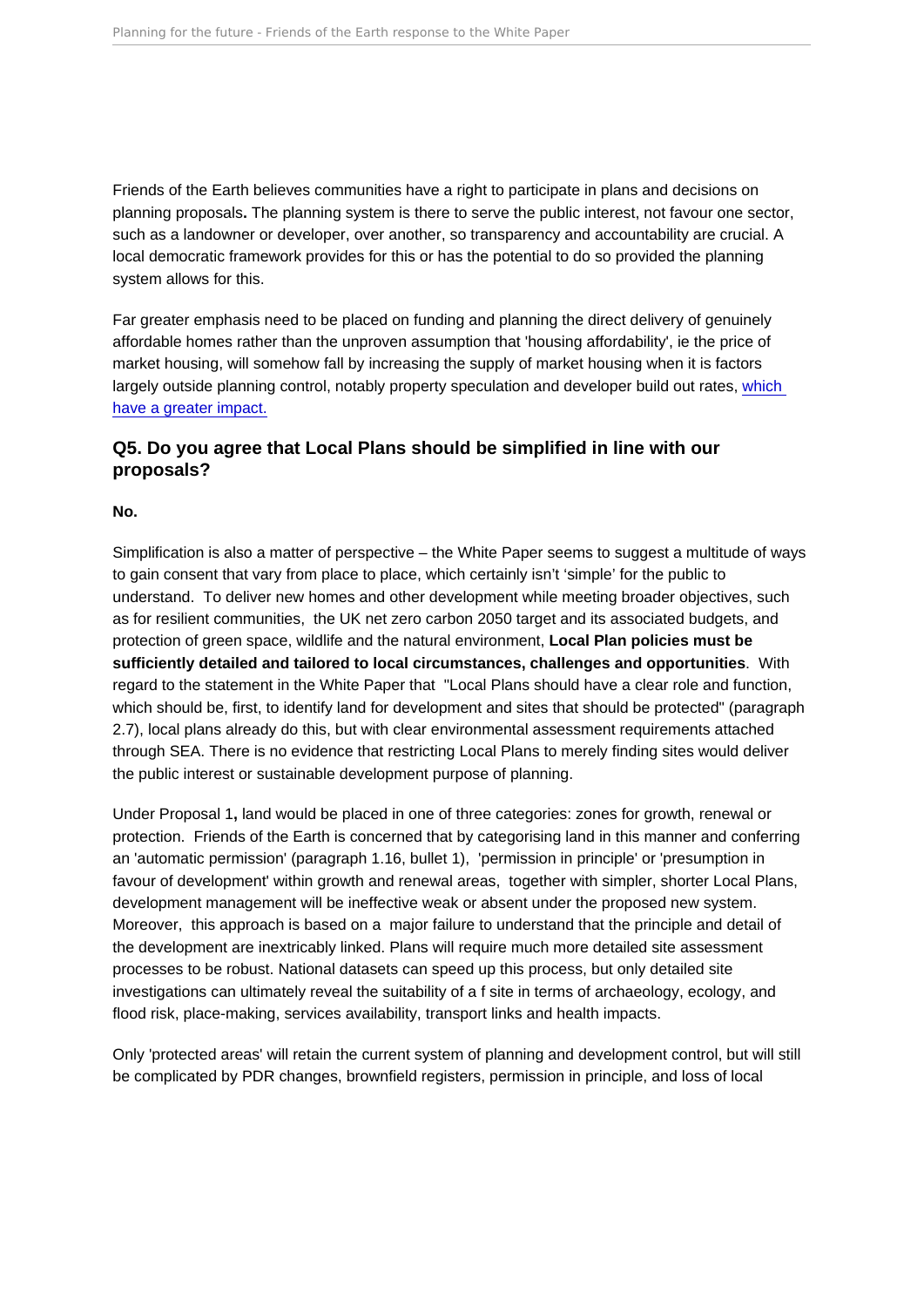<span id="page-7-0"></span>development management policy. creating a confusing and uncertain system for planning and managing development.

The proposed zoning approach is crude, simplistic and no basis for a green and fair recovery, for tackling climate change or creating places for people?

Moreover, the proposed changes would require another layer of complexity to be added to the system since there is likely to be some land that warrants protection within areas classified for growth and renewal. Likewise, some land may be suitable for development within so-called "protected" areas. In reality places are much more complex and locally nuanced than this White Paper seems to suggest.

Zoning systems rely on detailed ordinances such as in the Netherlands to work effectively and are not necessarily simpler than our present system. We question whether such an approach is suitable for England. Moreover, such a system would take a long time to implement, as it calls for a completely different regulatory regime to the one we have now. Present circumstances call for greater, not less, certainty. Rather than attempt a fundamental overhaul of our planning system which risks causing major disruption for planning authorities, communities and developers alike, a better approach would be to build on and strengthen the system we have now.

Paragraph 2.10 of the White Paper refers to community-led housing developments in growth areas, however, we would wish to see the planning system facilitate community led development more widely, not just in areas envisaged for growth and not just for housing.

It is essential to continue to allow local authorities flexibility to set development management policies in their Local Plans as under the current system as they can now. They should not be restricted in this as the White Paper proposes. This flexibility should be supported by a strengthened NPPF which empowers, rather than restricts, planning authorities' and communities' ability to manage development in their area in line with local aspirations and needs and in a way which offers plan-led solutions to the climate and ecological crises.

We further support a strengthened legislative duty for the planning system with a legal definition of sustainable development to enable the planning system to deliver on the Government's priorities for biodiversity and climate change action.

With regard to the alternative options set out in paragraph 2.11 to 2.12, we do not consider automatic permission should be granted for any development unless it is of a minor nature, such as a domestic conservatory or garden shed, and certainly is an inappropriate route for substantial development. Automatic permission will result in a loss of checks and balances which present development management arrangements provide for. In our view, substantial development is best planned by way of an allocation in the Local Plan (or neighbourhood plan) with actual schemes appraised, consulted on and decided through the planning committee process, based on information provided through the strategic environmental assessment process. The latter provides for a level of democratic oversight,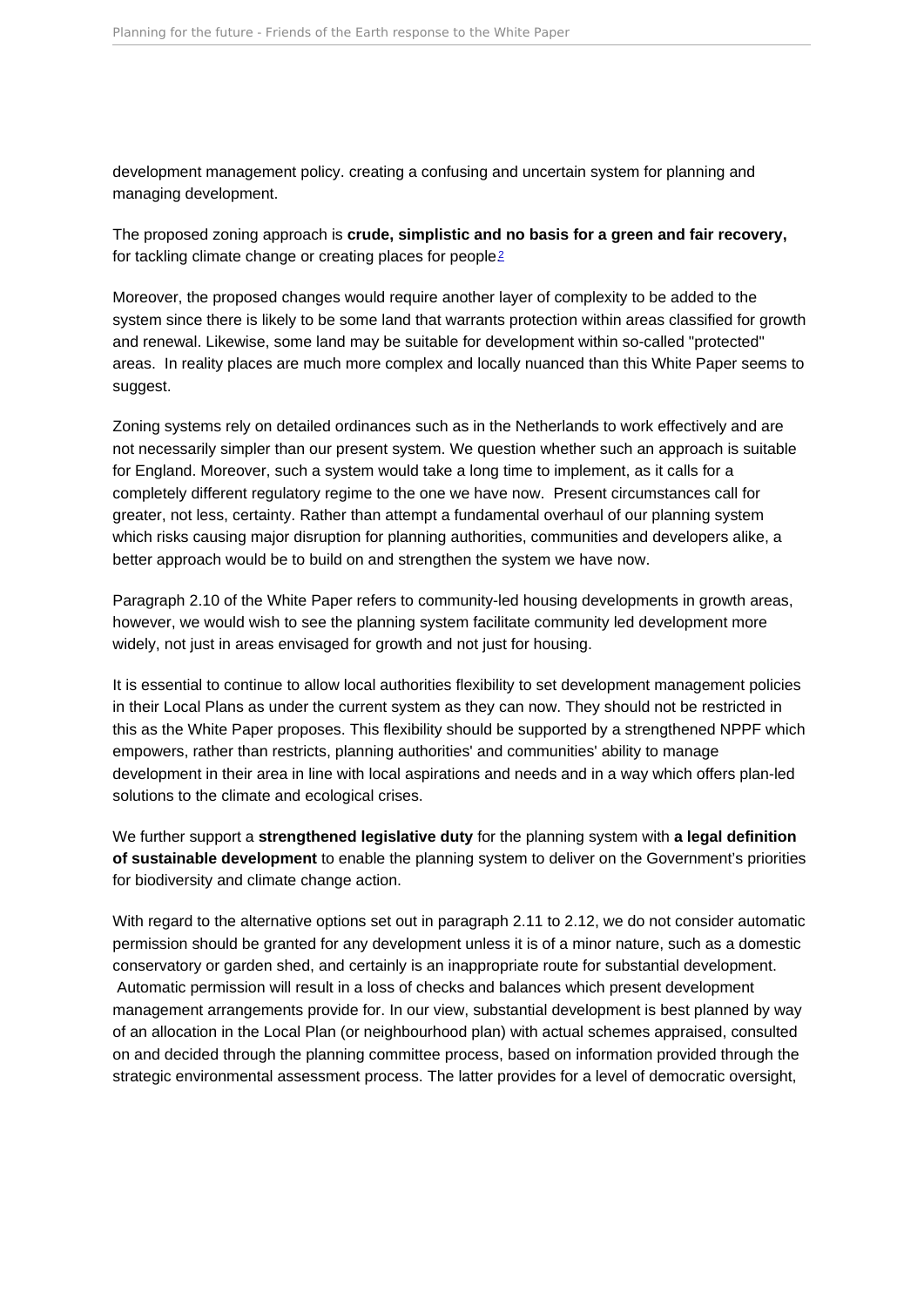public participation and scrutiny commensurate with the complexities and challenges one would commonly associate with major development. An allocation in a Local Plan gives developers some certainty while providing an element of flexibility, and the submission of a planning application ensures testing of proposals in light of the Local Plan, national policy and other material considerations, including relevant changes which have occurred since the Local Plan was adopted..

### **Q6. Do you agree with our proposals for streamlining the development management content of Local Plans, and setting out general development management policies nationally?**

#### **No**.

These proposals are deeply worrying as they would take away control from local communities and the councils who serve them.

Friends of the Earth disagrees with the White Paper's proposals for streamlining the development management content of Local Plans, and setting out general development management policies nationally (Proposal 2). Local Plan policies must be sufficiently detailed and tailored to local circumstances, challenges and opportunities **to meet wider objectives, such as on climate change, nature, green space, local economy and affordable housing.** While we would strongly welcome higher minimum standards being set nationally, in regard to matters such as energy efficiency, climate change, nature and green space, it is important that planning authorities are free to set their own higher standards where they deem these necessary and justified. We believe the role of national planning policy should be to empower communities and councils, not restrict them, in setting local planning policies that are responsive to the specific needs and circumstances of their area.

Paragraph 2.15 of the consultation paper states that "We want to move to a position where all development management policies and code requirements, at national, local and neighbourhood level, are written in a machine-readable format so that wherever feasible, they can be used by digital services to automatically screen developments and help identify where they align with policies and/or code."

We would be concerned were automated procedures to lead to schemes being approved without the scrutiny they warrant or conversely, miss opportunities for sustainable development from say a community led scheme whose proponents may be unfamiliar with the correct procedures. Automatic screening is no substitute for human judgment for many planning matters which require careful consideration and appraisal prior to a decision being reached on whether a development proposal can go ahead or not.

While there is undoubtedly scope for the planning system to make greater use of digital technologies, there is a danger that overreliance on automated processes may encourage a robotic tick-box mentality, which is the opposite to what is needed to plan well in light of our present opportunities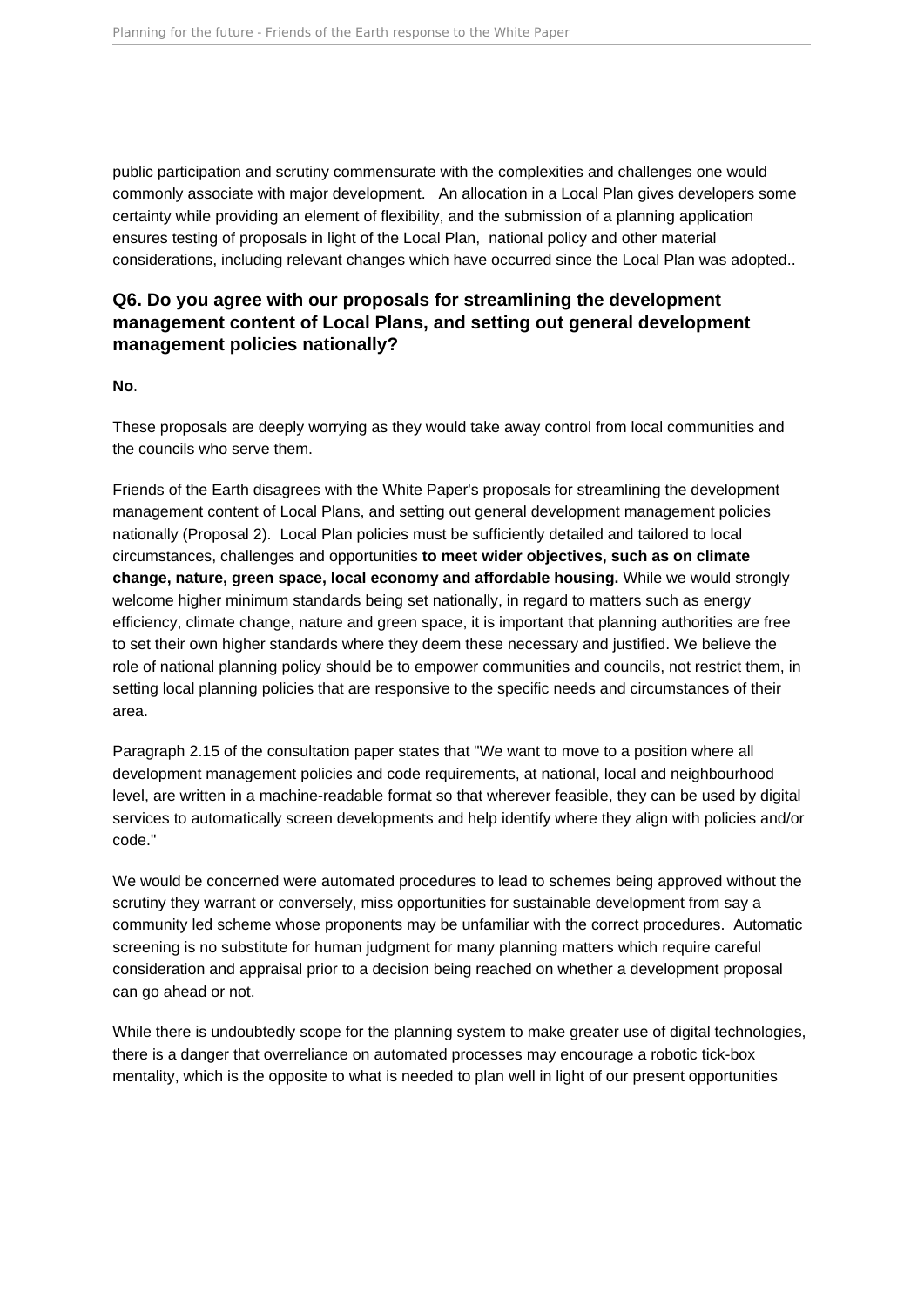and challenges.

Our planning system lies at the heart of local democracy. It grants local people a right to be heard and to participate in decisions on whether proposals go ahead or not and confers responsibilities on elected councillors to take decisions. The White Paper proposals for paring down the development management function, restricting the content of Local Plans, and stripping planning authorities of their ability to decide development proposals (or placing restrictions on this) outside protected areas or set development management policy, will leave local people and elected councillors with less say over what development can or cannot go ahead. Sweeping away these rights and powers is possibly the most concerning aspect of all the proposals set out in the White Paper.

### **Q7(a) Do you agree with our proposals to replace existing legal and policy tests for Local Plans with a consolidated test of "sustainable development", which would include consideration of environmental impact?**

**No.** 

There is insufficient detail within the White Paper to fully answer this question. However, based on information provided, we offer the following comments.

We question whether subjecting Local Plans to a single statutory "sustainable development" test, replacing the existing tests of soundness (Proposal 3), would be sufficient. The proposal for 'a single statutory "sustainable development" test to ensure plans strike the right balance between environmental, social and economic objectives' (paragraph 2.7), appears to miss the point that **sustainable development is about integrating environmental, economic and social objectives,**  not trading them off against one another. A statutory sustainable development test predicated on achieving an 'integrated' approach would be welcome. The need for a **Strategic Environmental Assessment (SEA) of plans (or similar procedure) is paramount.** SEA performs a crucial role, guiding the preparation of plans and policies and consideration of alternatives and providing evidence to inform both consultation responses and the examination process.

With regard to the suggestion that Sustainability Appraisals be replaced by a simplified process for assessing the environmental impact of plans (paragraph 2.19), it is essential that any replacement for SA fulfils the requirements of UK and international law and treaties. In our view, Local Plans and, where appropriate, Neighbourhood Plans must continue to be subject to Strategic Environmental Assessment. We also believe that national planning policy should undergo Strategic Environmental Assessment or a similar exercise, to ensure environmental effects are appraised and alternatives considered and subject to public consultation at the national level.

With regard to the proposal to remove the Duty-to-Cooperate test, while the Duty to Cooperate hasn't been a resounding success, it nonetheless plays an important role since plans cannot be sound without addressing cross boundary strategic matters. The White Paper is elusive on this matter, simply noting that further consideration will be given to planning for cross-boundary issues (para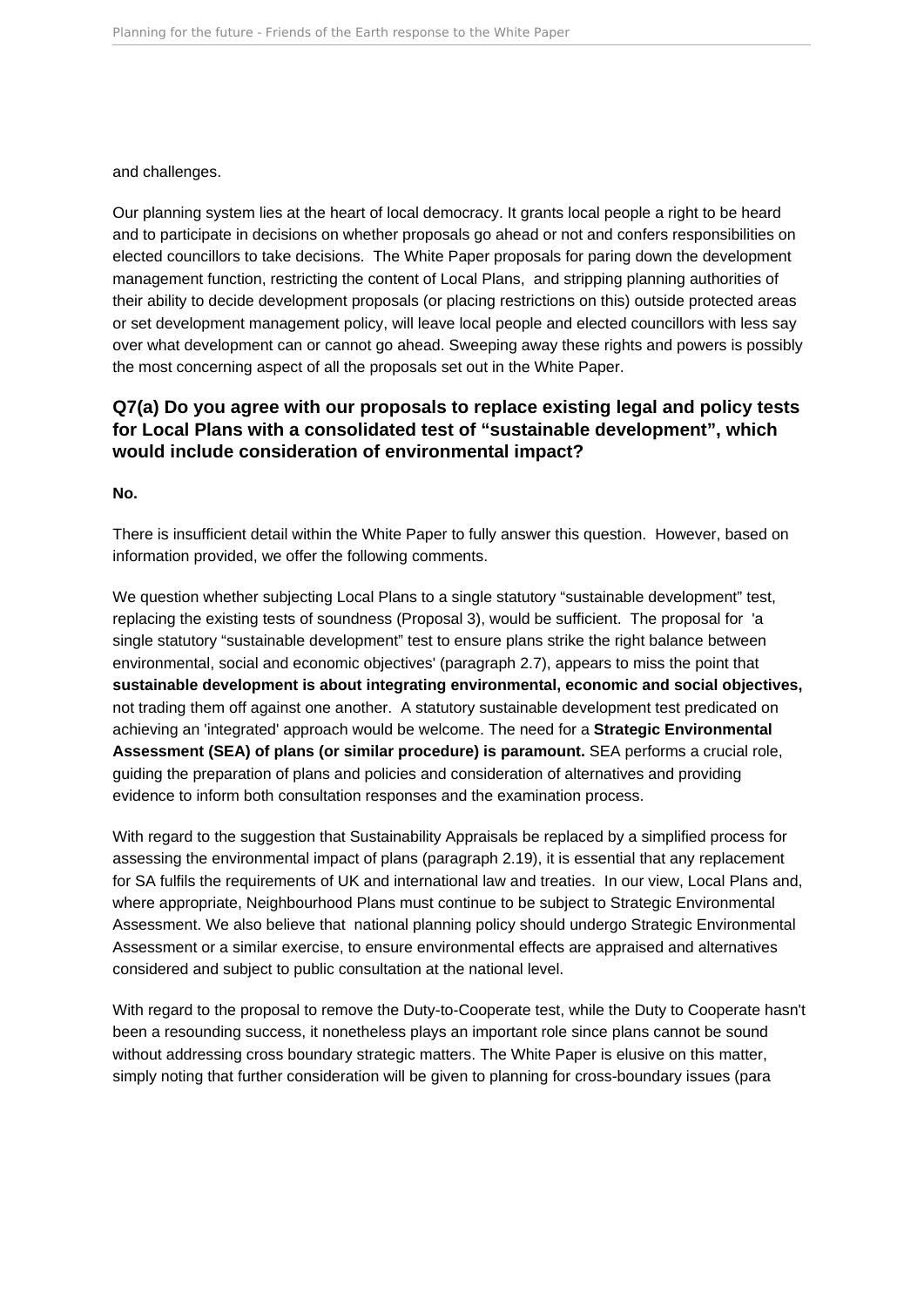<span id="page-10-0"></span>2.19). Until such time as a replacement for the duty is found (and in our view democratic strategic or regional planning offer the best way forward) the test should be retained.

Q7(b) How could strategic, cross-boundary issues be best planned for in the absence of a formal Duty to Cooperate?

Through a locally accountable, democratic, strategic planning tier. Currently this is only available in those parts of the country where an elected mayor and/or combined authority has planning powers or authorities choose to work together strategically.

Q8 (a) Do you agree that a standard method for establishing housing requirements (that takes into account constraints) should be introduced?

No.

"Proposal 4 A standard method for establishing housing requirement figures which ensures enough land is released in the areas where affordability is worst, to stop land supply being a barrier to enough homes being built" is predicated in our view on false assumptions. First, it mistakenly assumes land supply is a barrier to building enough homes. Evidence does not support this, on the contrary. As the Local Government Association points out, councils approve 9 in 10 planning applications and more than a million homes given planning permission in the last decade have yet to [be built.](https://www.local.gov.uk/sites/default/files/documents/LGA Planning recovery paper_ FINAL_2.pdf ) The problem lies with developers, landowners and promoters who hold these [consents](https://policy.friendsoftheearth.ukIs housing land supply constrained by the planning system? ) along with insufficient funding and powers for councils to deliver the green, affordable homes [we](https://districtcouncils.info/press-releases/district-councils-respond-to-planning-for-the-future-proposals/)  [need.](https://districtcouncils.info/press-releases/district-councils-respond-to-planning-for-the-future-proposals/)

Second, it assumes that by increasing supply, house prices will fall. This is unlikely as developers will want to maintain their profit margins and thereby restrict supply to maintain this; greater demand and opportunity fuel speculation which in turn leads to higher prices. The best way to tackle affordability is to plan and build more affordable homes.

Third, we assume the White Paper's reference to the standard method is in connection with that set out in MHCLG's consultation paper "Changes to the current planning system: consultation on changes to planning policy and regulations." We are concerned that the method proposed could lead to overdevelopment in some areas and neglect of others. Under the proposed formula, the geographic distribution of housing will increase pressure on places to accommodate unsustainable levels of growth<sup>[3](#page-25-0)</sup> making it harder to plan and deliver development in sustainable locations served by public transport, walking and cycling, address regional imbalances, and minimise environmental impact.

Proposal 4 also states "The housing requirement would factor in land constraints and opportunities to more effectively use land", including through densification where appropriate to ensure that the land is identified in the most appropriate areas" which seem sensible. However, more detail is needed on how this would work in practice, including what counts as "the most appropriate areas" in order to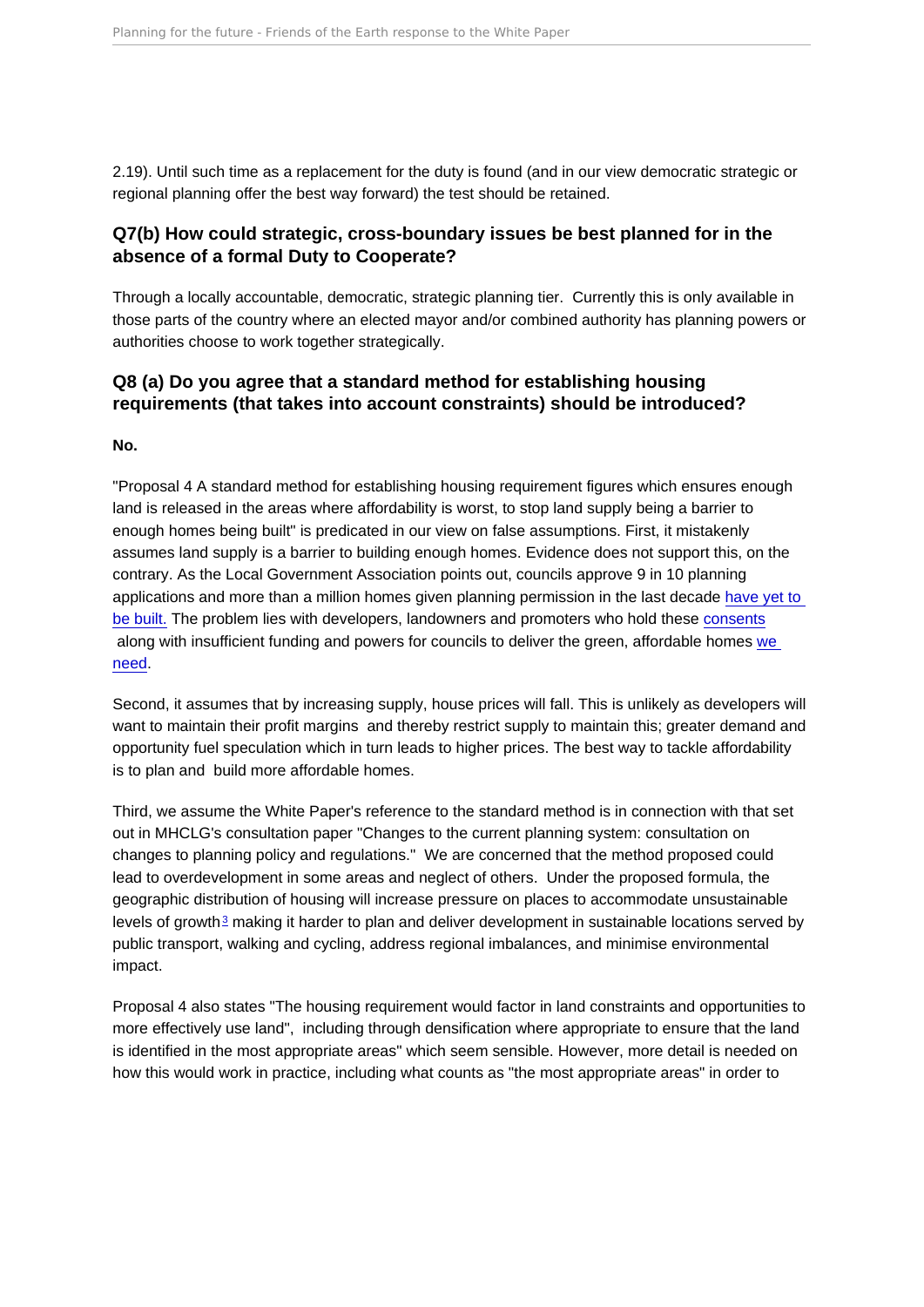form a view on whether this approach would be effective.

Planning for housing is best done locally, in light of local needs and aspirations and different places' capacity to accommodate development. Areas with the greatest affordability constraints, where house prices are most expensive compared with incomes, are not necessarily the most sustainable locations to develop, yet under the proposed approach would plan for more homes than otherwise. Conversely, places with fewer 'affordability' issues may benefit from inward investment and development but be neglected under such a method. Any meaningful assessment of need, and identification of the housing requirement, must in our view take into account local communities' and councils' own insights into their local housing needs as well as the capacity of places to sustainably accommodate new development.

The housing method must provide clarity over the type of homes required for different groups drawing on local evidence (for example on the need for affordable and accessible housing). The system must place greater onus on developers to contribute fairly towards meeting housing needs by removing current 'viability' and other loopholes.

The White Paper proposes that the housing delivery test and presumption in favour of sustainable development be retained under the new system (para 2.27). Friends of the Earth objects to the housing delivery test as this unfairly penalises local authorities who lack the power force developers to build on land that has been given planning permission. We remain concerned that the so-called presumption in favour of sustainable development operates in practice as a presumption in favour of development. In our view both these aspects of the planning system should be reformed so they work to the wider public benefit, alongside measures to tackle land-banking and a revised NPPF definition of sustainable development, or removed entirely.

Q8.(b) Do you agree that affordability and the extent of existing urban areas are appropriate indicators of the quantity of development to be accommodated?

No.

The capacity of places to accommodate sustainable development should be the primary objective and provide a broad indication of the quantity of development which should be planned for. Simply building more homes won't make them more 'affordable' as developers are highly unlikely to flood the market to a level required to make house prices fall. The constant deregulation over the last few years has resulted in no change to the amount of [standard permissions](https://policy.friendsoftheearth.uk Trends in applications received, decided and granted since 2004/5), and less affordable housing due to the [viability test.](https://publications.parliament.uk/pa/cm5801/cmselect/cmcomloc/173/173.pdf) The increase in permissions has not translated into more homes being delivered and deregulation has actually resulted in fewer affordable homes being delivered than would be the case had the homes been delivered through the conventional application process. Over a million homes remain unbuilt according to the [LGA](https://www.local.gov.uk/housing-backlog-more-million-homes-planning-permission-not-yet-built).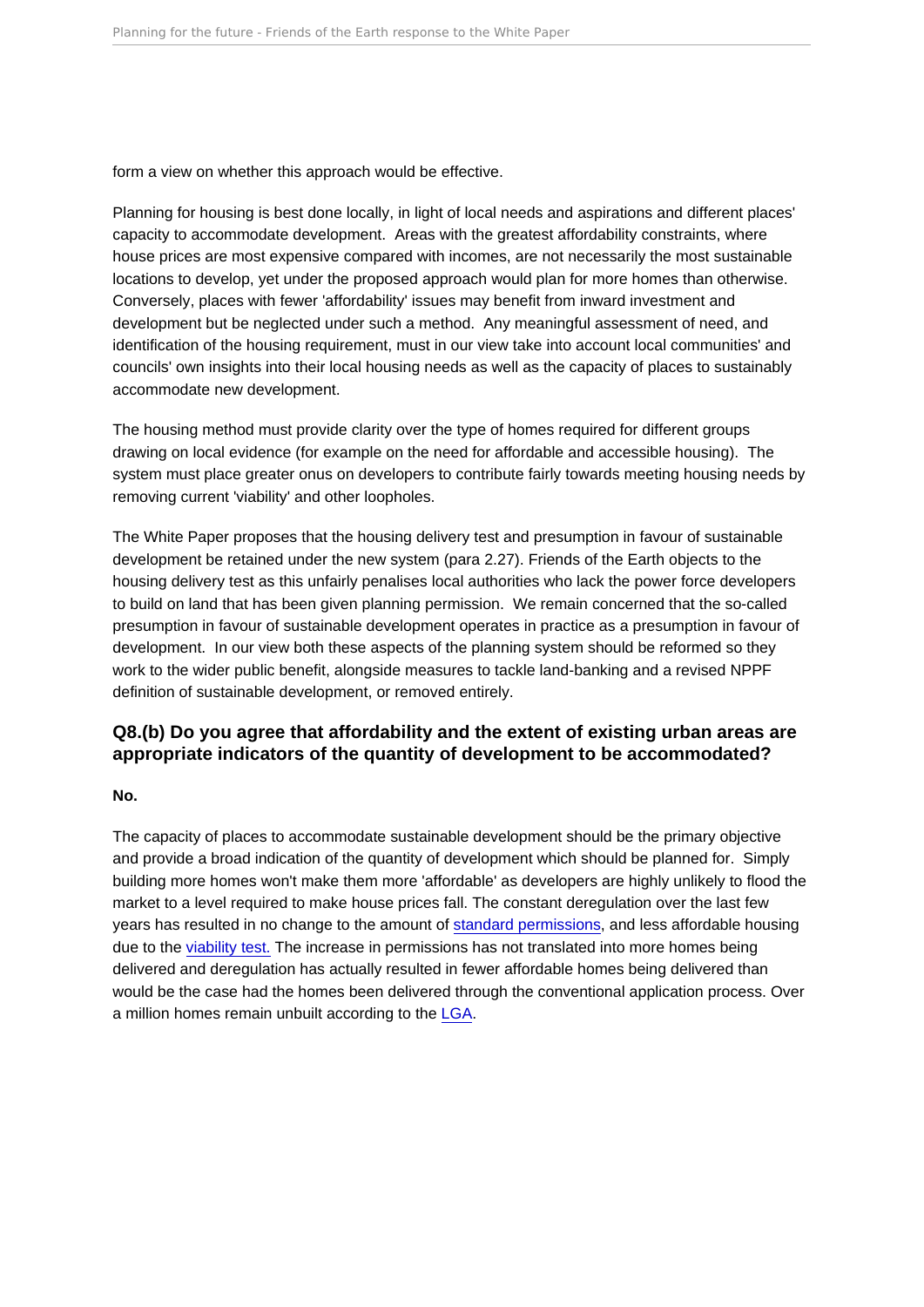The quantity of development planned for should be based upon an assessment of local need and places' capacity to accommodate development in a sustainable manner.

### **Q9(a). Do you agree that there should be automatic permission in principle for areas for substantial development (Growth areas) with faster routes for detailed consent?**

#### **No**.

Friends of the Earth strongly objects to this proposal and the suggestion in paragraph 2.30 that "there will therefore be no need to submit a further planning application to test whether the site can be approved". In our view, there should be no automatic permission granted, especially not for 'substantial development'. This requires more scrutiny of proposals, not less, so an automatic permission makes no sense.

With the loss of scrutiny and democratic oversight that result from ending any requirement for a planning application, there is a high risk we will see a deterioration in the quality of schemes which get built. The development plan rightly provides a useful guide to the type of development considered acceptable and is the starting point for decisions. However, just because a scheme is in line with the development plan does not negate the need for an application, since decisions are made on material planning grounds and the development plan cannot address all relevant planning considerations or foresee changes (in evidence, circumstances, policy) in regard to actual development schemes.

For this reason, development proposals should continue to be decided by way of a planning application. The planning application process provides for public, democratic scrutiny. This is a prerequisite for robust, fair planning outcomes. Under an automatic permission in principle this stage would be omitted and therefore the procedure for approval would be less fair and potentially less rigorous.

With regard to the aspiration to achieve "faster routes for detailed consent" experience suggests any such process would still require consulting statutory consultees, assimilating policy and application information and negotiation especially for the substantial development the reforms propose for growth areas.

We would add that logistically, the various different consents proposed and permutations of these do not suggest a streamlined system, but a more complex one that we have had present.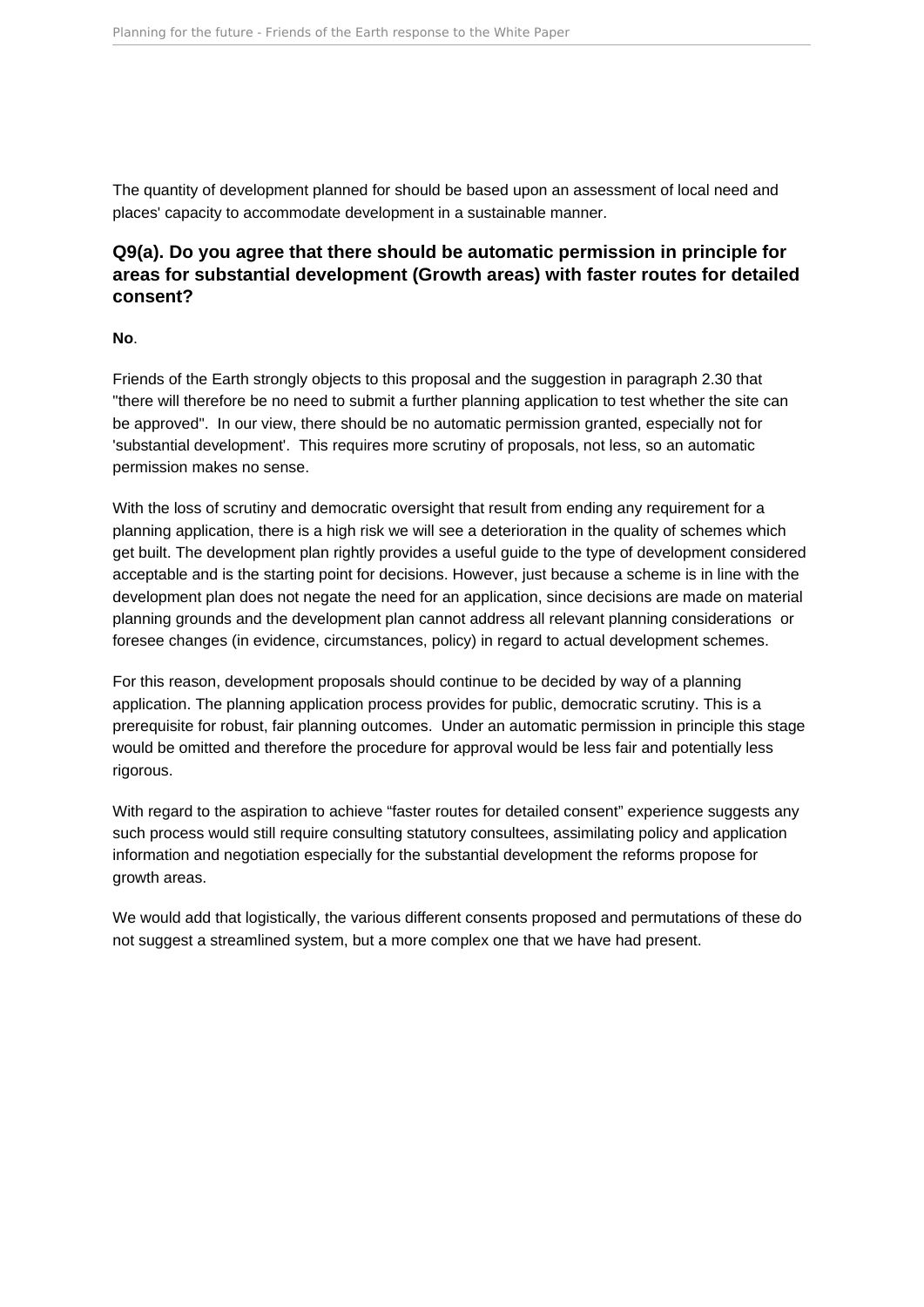These proposals would sweep away communities' rights to have a meaningful say on development proposals, a concern that is not allayed by the statement in the White Paper (para 2.36) "We will consider the most effective means for neighbours and other interested parties to address any issues of concern where, under this system, the principle of development has been established leaving only detailed matters to be resolved."

**It is doubtful whether a noticeably streamlined system is achievable in practice without compromising the quality of developments coming forward and the community voice in planning**.

### **Q9(b). Do you agree with our proposals above for the consent arrangements for Renewal and Protected areas?**

#### **No.**

The planning application process provides for public, democratic scrutiny. This is a prerequisite for robust, transparent and fair planning outcomes and should be retained. For renewal areas, a presumption in favour of development would apply and therefore it is not clear that provision for the same level of public, democratic scrutiny by way of a planning application as we have now would continue. It is vital that this stage be retained and enhanced to ensure at least the level of scrutiny, democratic oversight and public participation in decisions remains as under present arrangements. Without these safeguards, procedures for approval under the reforms risk being less fair, and less rigorous. **Planning outcomes would suffer as a consequence particularly in relation to equalities issues.**

### **Q9(c). Do you think there is a case for allowing new settlements to be brought forward under the Nationally Significant Infrastructure Projects regime?**

#### **No.**

We see no case for allowing new settlements to be brought forward under the Nationally Significant Infrastructure Projects regime. New settlements should be seen as a last resort after all other options, such as redevelopment and urban extensions have been considered and exhausted first. The process of identifying and considering options should be led by planning authorities in the public interest.

Friends of the Earth believes planning should remain in the hands of democratically elected local authorities, to ensure fairness and transparency. The Development Consent Order process reduces the role of planning authorities to that of consultee, rather than decision maker. Rather than adopt this top-down approach a better way to plan new settlements is by way of a democratic strategic or regional planning tier and local planning authorities working together with their communities.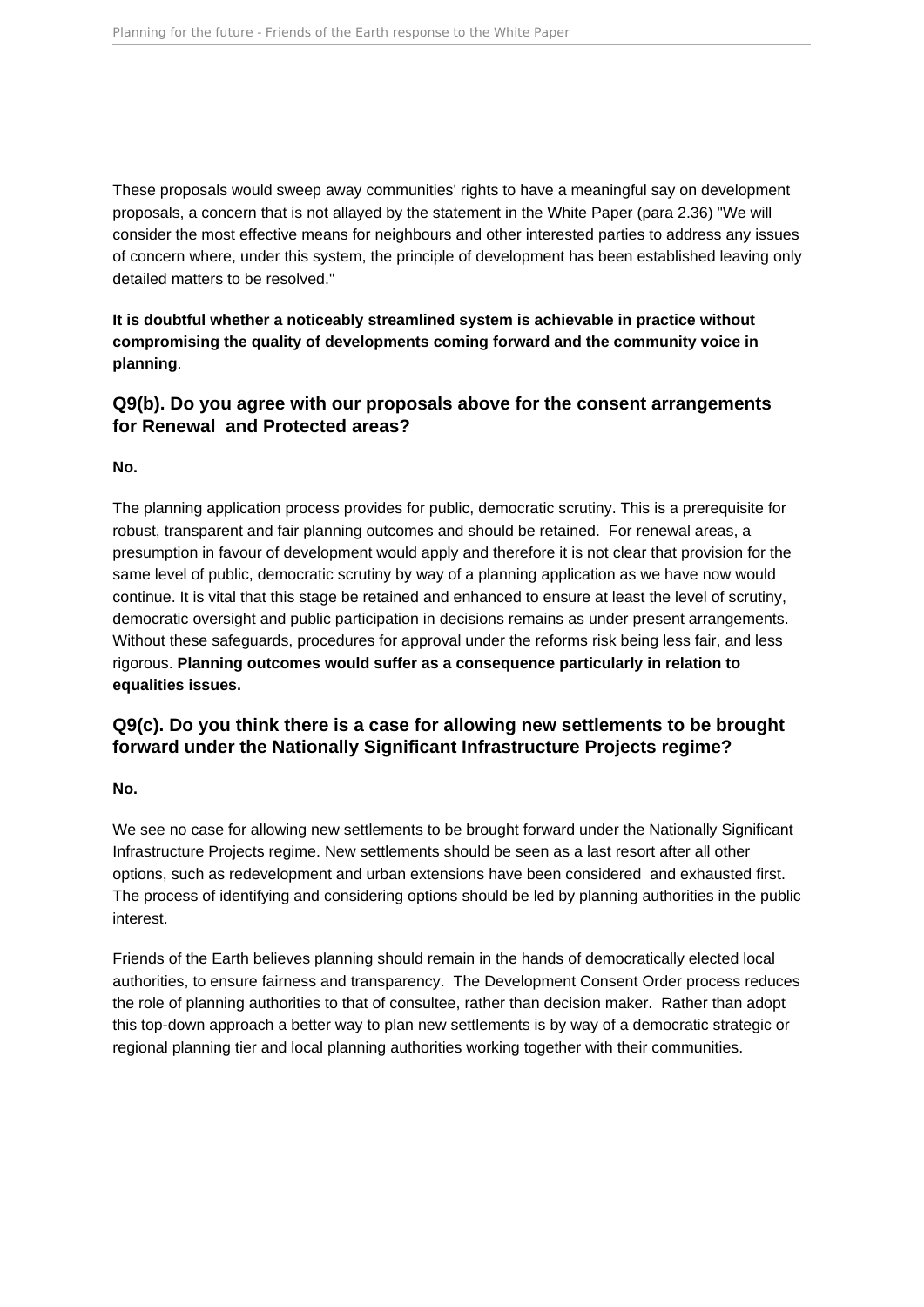#### <span id="page-14-0"></span>Q10. Do you agree with our proposals to make decision-making faster and more certain?

No.

We disagree with your proposals which we believe prioritise speed over quality and as a result could lead to poorer decisions and planning outcomes.

With regard to Proposal 6 (Decision-making should be faster and more certain, with firm deadlines, and make greater use of digital technology), while we agree there is scope for planning to make greater use of digital technology for routine elements, this does not remove the need for human oversight and scrutiny of proposals.

With regard to treating the time limits of eight or 13 weeks for determining an application from validation to decision as a firm deadline, we believe authorities do take these time limits seriously (as evidenced by the vast majority of applications being determined within the statutory timescales) $\frac{4}{3}$  $\frac{4}{3}$  $\frac{4}{3}$  However, there can be occasions where an extension to deadlines is necessary, such as where a planning authority requires further information from an applicant in order to assess the impact of their proposal. Removing or restricting the ability to extend determination deadlines, where justified, would result in some decisions being taken in an uninformed way.

We strongly object to the suggestion that "some types of applications should be deemed to have been granted planning permission if there has not been a timely determination." Delay is sometimes unavoidable, and not necessarily the fault of the planning authority, some developers simply submit inadequate and ill-thought through proposals. Moreover, it is unreasonable to expect communities to live with the consequences of bad development for years due to an inflexible administrative process that contains no provision for extending deadlines, where circumstances warrant this.

With regard to the suggestion for shorter and more standardised applications (para 2.39), the system must provide for sufficient information to be forthcoming to enable a robust appraisal by the planning authority of a development proposal and associated impacts. The amount of information required to assess a scheme will depend on its size, complexity and impacts, so it is important that in any move to standardise or shorten documents these are taken into account. Imposing an arbitrary word limit on planning documents assumes this will address all issues, whereas larger schemes require more detail due to their complexity and impacts therefore the volume of documentation required will be greater.

Of particular concern, is the consultation paper's suggestion that detailed planning decisions be delegated to planning officers where the principle of development has been established. While it is important that planners and other specialists advise on detailed matters, they should inform, not decide applications (other than minor non contentious ones). Public participation and democratic scrutiny are integral to our current system and necessary in order for decisions to be fair. transparent and robust. Under the proposed reforms the democratic oversight, public participation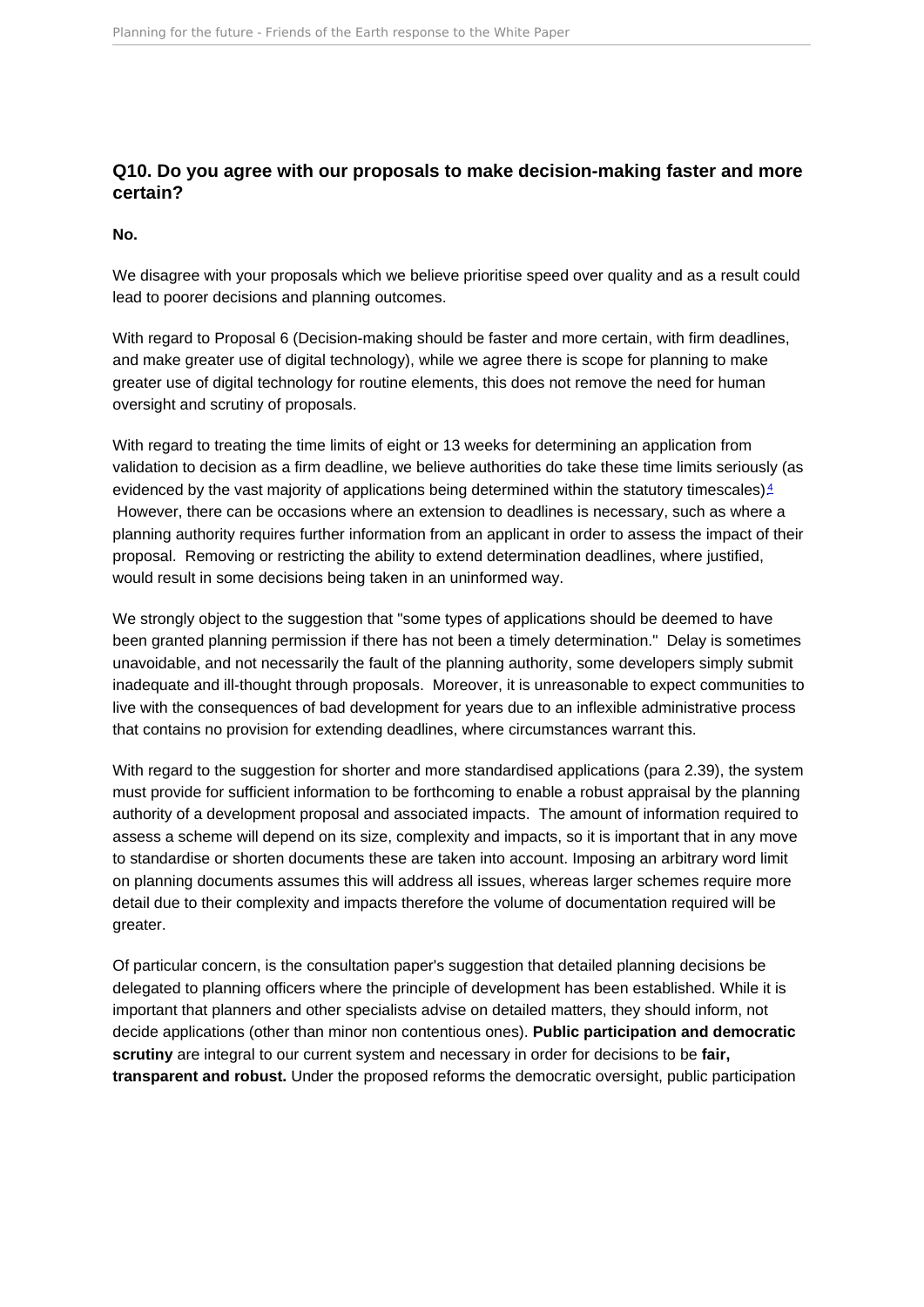and scrutiny that occurs in relation to specific planning proposals will be lost.

With regard to the proposal for greater digitisation of the application process to make it easier for applicants, it is important that any automation of the process be restricted to routine, simple elements. Planning inevitably has to deal with complex issues and no amount of 'streamlining' can make these vanish without posing unacceptable consequences. **Computers are no substitute for human judgment,** professional or otherwise, public participation and deliberation by way of a planning committee.

There is a need for better presentation of planning documents online so that these are easily searchable and findable by professional and laypersons alike: this is an area of our present system that needs improving.

With regard to the White Paper's suggestion that planning conditions be set nationally, we do not believe a one-size fits all approach is helpful. While there is a role for national guidance on conditions, to ensure that there is integration with other environmental legislation in particular, the planning system must also provide for local authorities to set conditions tailored specifically to local circumstances.

We strongly object to the proposal that applicants will be entitled to an automatic rebate of their planning application fee if they are successful at appeal. This will deter cash-strapped local authorities from refusing to grant permission for an application they consider to be poor and consequently could allow damaging development to go ahead. Reaching a planning decision is not always black and white as it depends on the weight to be given to different factors. Such a rebate should only be required where a council's planning decision is deemed unreasonable by an Inspector on material planning grounds.

The Government must reinstate proper funding for local planning departments – a well-funded system provides a good public service and contributes to good development.

#### **11. Do you agree with our proposals for accessible, web-based Local Plans?**

#### **No.**

Greater use of digital technologies is needed, however face to face communication, in person events and access to hard copy documentation also matter if participation is to be inclusive and reach those with limited or no access to the internet. Equalities issues of accessibility must also be considered. Further, in person events provide for a level of engagement and in-depth discussion that cannot be replicated through digital technologies. As a consequence everyone involved, both in running and taking part in these exercises, stand to be better informed about the planning issues concerned. Both types of communication are needed.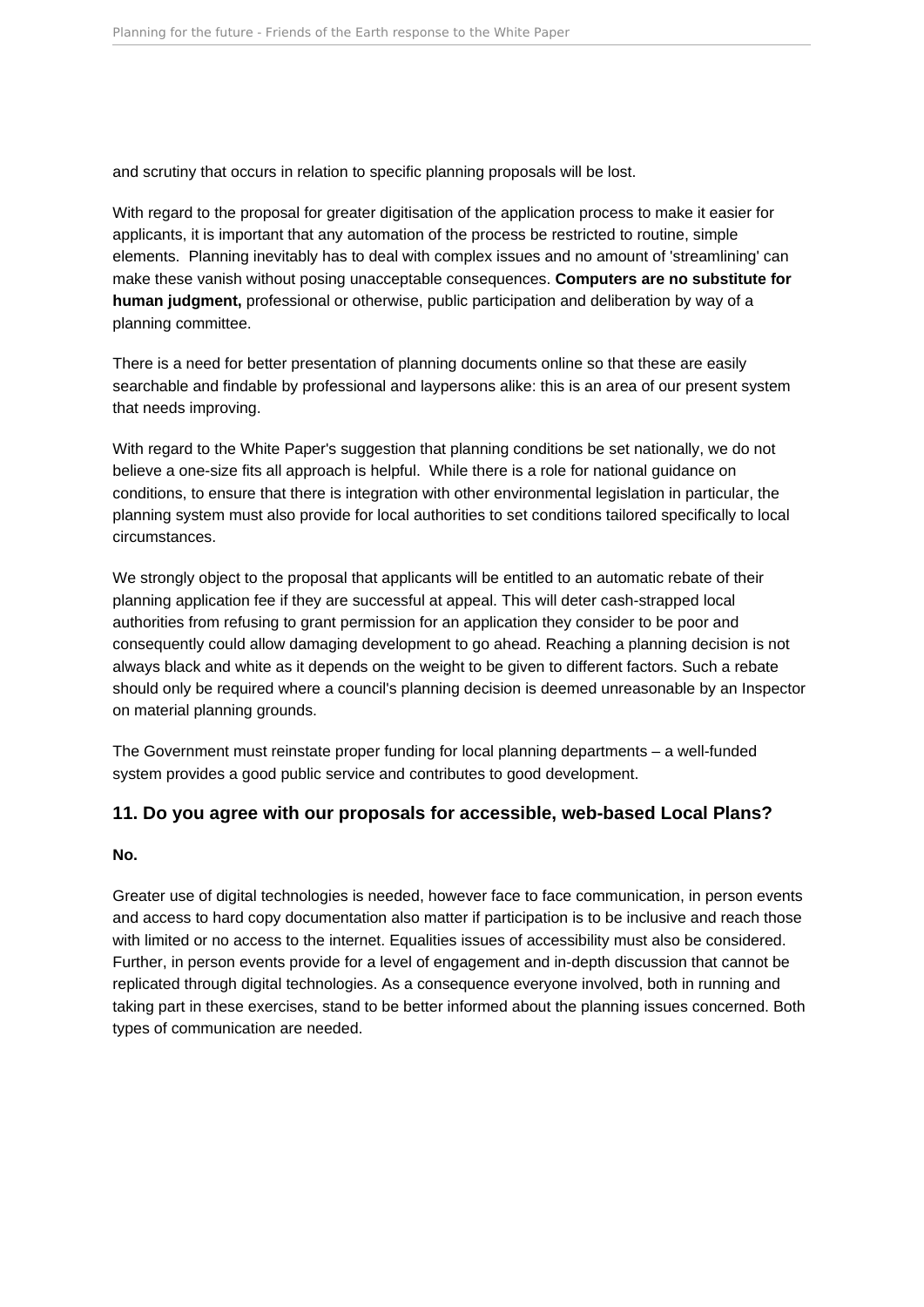We disagree with the simplified role envisaged for Local Plans, and Neighbourhood Plans. It is important that these plans continue to set out detailed policies tailored to local circumstances and opportunities. A zoning system would actually call for more, not less, detailed local plans, in order to provide certainty and clarity to all parties and, most importantly, assurances with regard to the quality of new development to be delivered and associated impacts.

With regard to the White Paper's reference to "the more limited evidence that will be expected to support "sustainable" Local Plans", it is unclear what evidence planning authorities currently assemble to produce a sound local plan that the government considers might be dispensed with in future given the issues around the outcomes of Permitted Development where this lack of evidence for decisions is painfully apparent.

### **Q12. Do you agree with our proposals for a 30 - month statutory timescale for the production of Local Plans?**

#### **No.**

It is important that all areas maintain up-to-date Local Plans to guide decisions on new development. This should be achievable in a period of two and a half to three years, subject to Government **providing funding to planning departments** and the Planning Inspectorate allocating the **necessary resources to work to this swifter timescale**. Failing this, a faster timescale could only be met with a significant reduction in the quality of plans produced.

We are concerned by the proposal to remove the right to be heard in person at examinations in public, leaving this to the Inspector's discretion to decide whether this right might be fulfilled in other ways, such as by writing or a telephone conversation.

This right enables individuals to engage in person alongside other stakeholders, a process that provides for public scrutiny and testing of policies, evidence and plans. Section 20(6) of the 2004 Planning Act 'Any person who makes representations seeking to change a development plan document must (if he so requests) be given the opportunity to appear before and be heard by the person carrying out the examination.' The deliberation and discussion that occurs at Examinations in Public helps foster consensus and understanding among diverse parties and ultimately leads to better thought out plans and policies. Maintaining a right to be heard in person is essential if communities and the wider public are to retain a right to meaningfully participate in plan-making.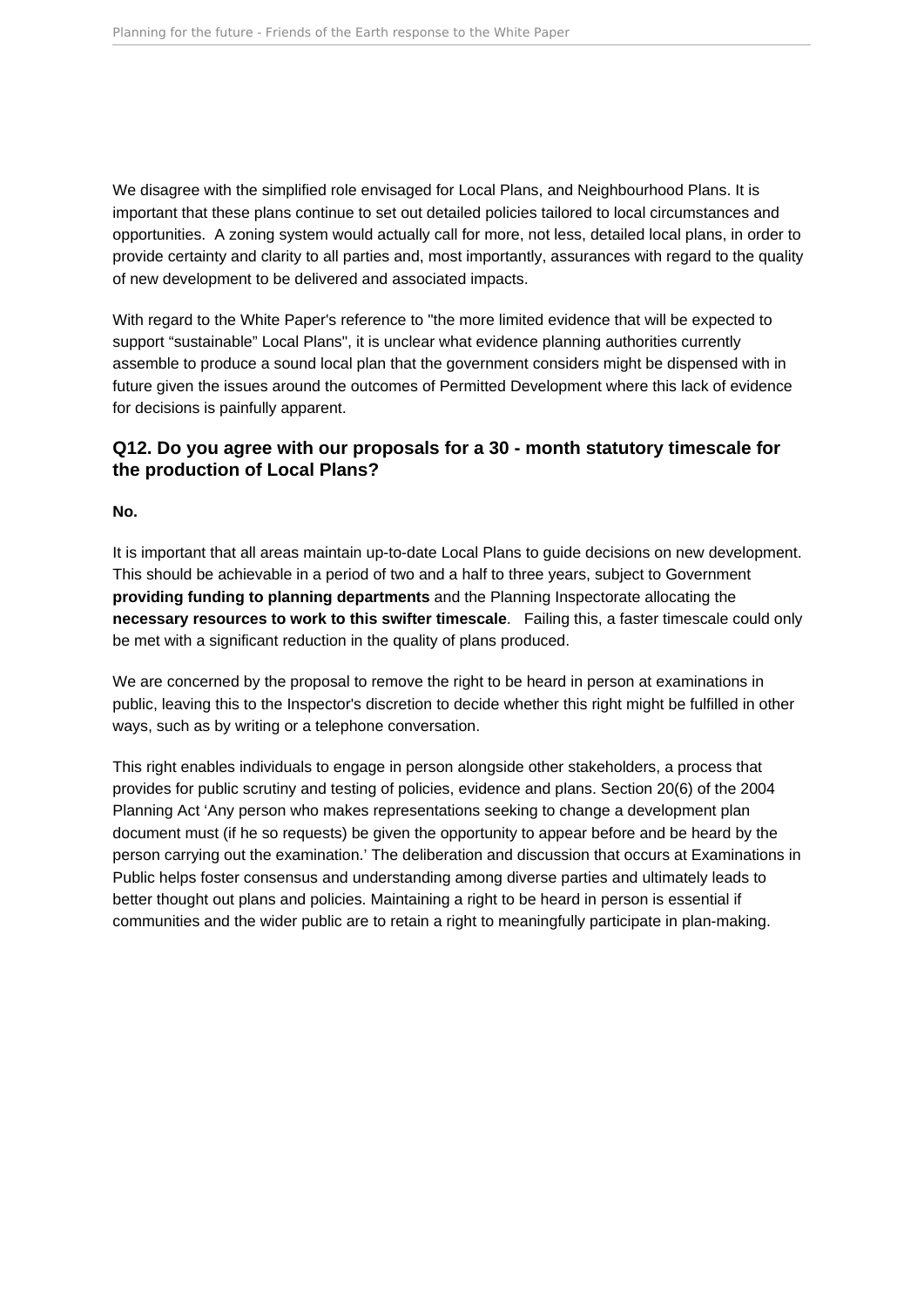Under 'alternative options' the White Paper mentions the possibility of removing the 'right to be heard' at Examinations in Public or dispensing with examinations altogether. We could support neither of these options since these would reduce opportunities for participation and testing of plans and policies prior to adoption. On the latter, the White Paper notes that there is a risk that this option would not provide sufficient scrutiny around whether plans meet the necessary legal and policy tests. We agree, particularly on matters such as climate change and equalities where legal duties exist.

### **Q13 (a) Do you agree that Neighbourhood Plans should be retained in the reformed planning system?**

#### **Yes.**

Neighbourhood Plans have a role to play in setting local policies tailored to the needs of their neighbourhood and where communities choose to do so, allocating sites for development and specific uses. Neighbourhood Plans can foster community ownership of and engagement with planning, but need to be publicly funded.

The role of Neighbourhood Plans should continue as now or be enhanced, not restricted in scope in the manner the reforms propose.

### **Q13 (b) How can the neighbourhood planning process be developed to meet our objectives, such as in the use of digital tools and reflecting community preferences about design?**

By empowering communities to draw up Neighbourhood Plan policies that require development to be zero carbon, nature friendly and address the need for affordable housing, workspaces, community facilities and other land use requirements including community led schemes. The design preferences of the community should be reflected in the Neighbourhood Plan where communities would like this, but broader planning considerations should continue to be integral to the Neighbourhood Plan process rather than omitted or constrained along the lines the White Paper proposes.

### **Q14. Do you agree there should be a stronger emphasis on the build out of developments? And if so, what further measures would you support?**

#### **Yes**.

We agree there should be a stronger emphasis on the build out of development. Providing for a greater variety of building types and developers as the consultation paper proposes (Proposal 10) may help, however other measures are needed too. Measures are needed to address excessive landbanking, which require developers to implement the planning permissions they have already and where necessary achieve a faster build out of developments. This must be done in a way that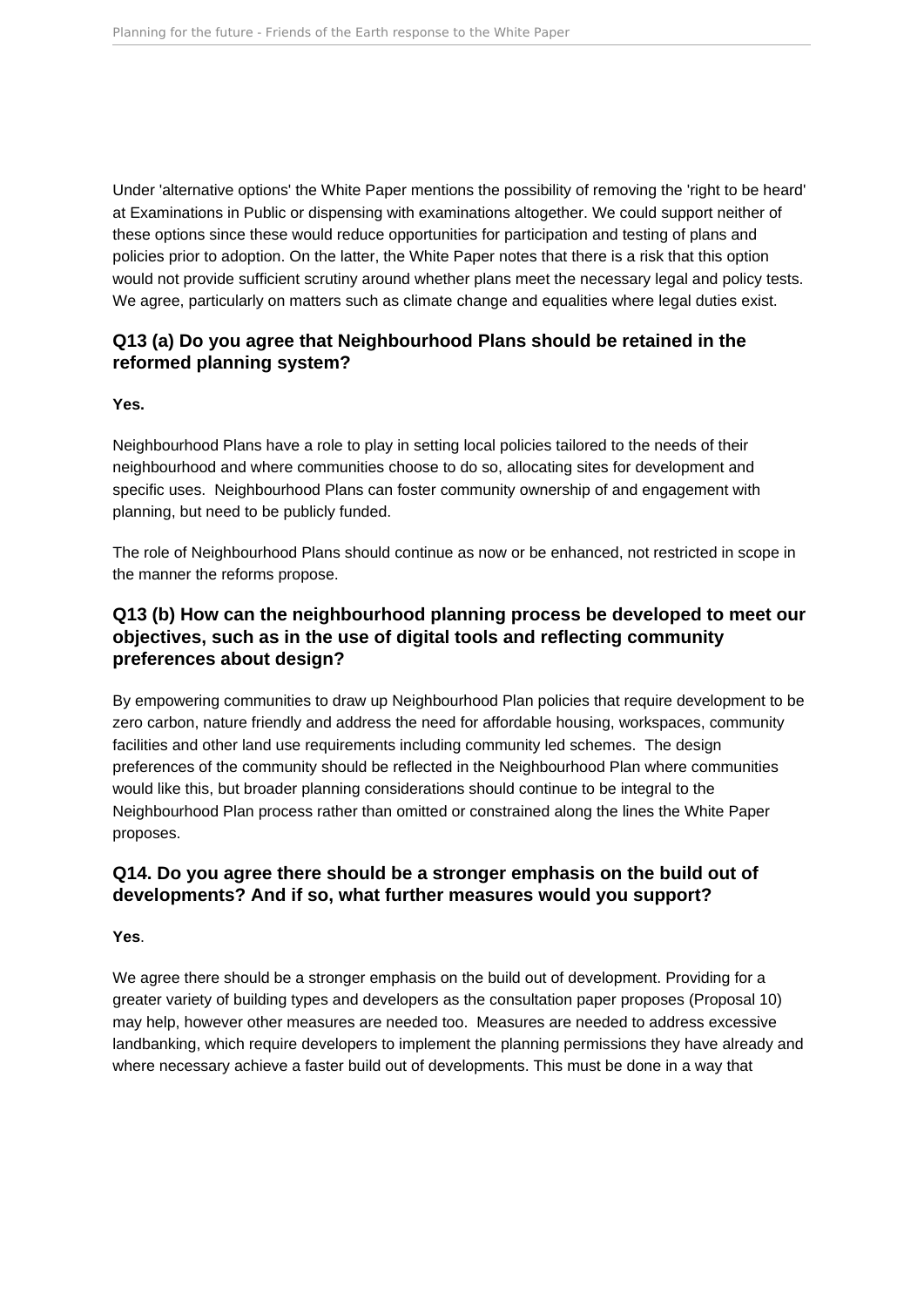<span id="page-18-0"></span>ensures timely provision of the necessary infrastructure and services necessary to support the development. We suggest the Government should consider a Land Value Tax . We further suggest that funding for planning departments with regard to enforcement of conditions and to check the quality of build will markedly increase public trust in the system and create a level playing field for developers.

## Pillar Two: Planning for beautiful and sustainable places

Q15. What do you think about new development that has happened recently in your area?

#### Other: Unsustainable

Very little new development is truly sustainable, as in zero carbon, nature friendly with sufficient affordable homes and workspaces that are accessible to all, incorporate green space, adapted to climate change impacts and are well served by public transport, e-transport, walking and cycling. New housing developments are often delivered on the outskirts of towns/cities, served by private cars, with limited provision of new green space, integration with public rights of way, cycle paths and so forth, and have not properly addressed climate change adaptation. Research commissioned by the Royal Town Planning Institute found that less than [5](#page-25-0) half of new housing built between 2012 and 2017 was within 2 km of a railway station. This must change if we are serious about tackling the climate and ecological emergency and working towards a green, fair recovery.

Q16. Sustainability is at the heart of our proposals. What is your priority for sustainability in your area?

Less reliance on cars/More green/open spaces/Energy efficiency of new buildings/More trees/Other: all

All these things matter. If we are to develop in a sustainable way, it makes no sense to exclude any one of them. In order for sustainability to be at the heart of your proposals, reforms should give far greater weight to meeting carbon reduction targets and objectives for nature and wellbeing as well as equalities. The planning system would benefit from better alignment with the Climate Change Act 2008, for example, by extending the duty which currently applies to development plans to decisions (section 70 of TCPA 1990). The duty for planning to contribute to sustainable development should have a legal definition on the face of the legislation. Consideration should be given to identifying how we might plan better for and with nature, rather than against it. Lastly, for planning to provide the basis for resilient, sustainable, and socially just communities, local people must be in the driving seat of [plans and decisions.](https://friendsoftheearth.uk/climate-change/coronavirus-green-and-fair-recovery-plan)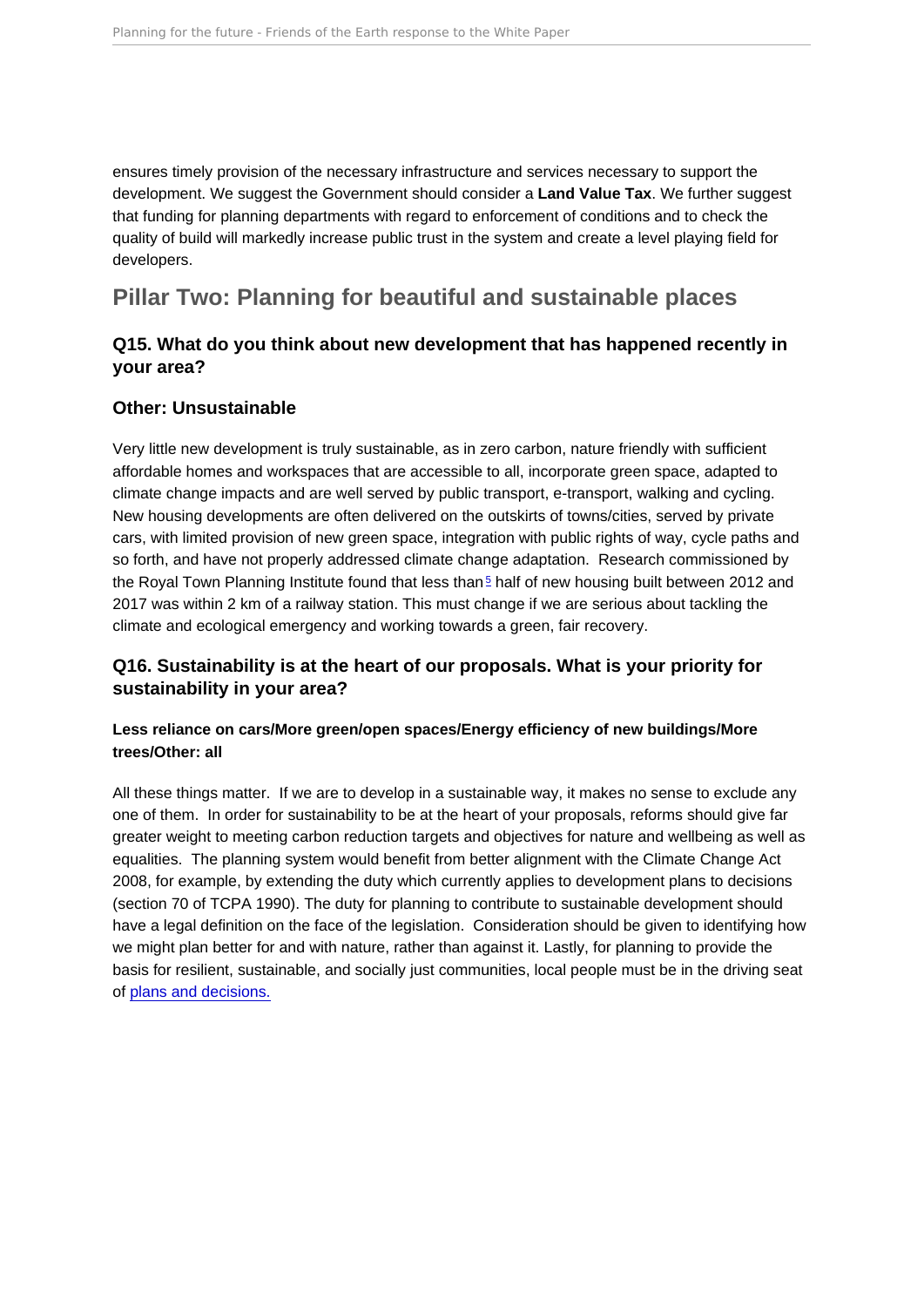### **Q17. Do you agree with our proposals for improving the production and use of design guides and codes?**

#### **No.**

Greater use of design guides and codes could potentially play a helpful role, depending on what these contain, how locally responsive they are and the extent to which development follows the guidelines set out. Such guides and codes should have sustainable design, energy efficiency and sustainable transport embedded within them, including maximum parking standards, cycle storage, charging points, and so forth.

With regard to new homes being 'zero carbon ready', by 2025 with the ability to become fully zero carbon homes over time as the electricity grid decarbonises (Proposal 18), we remind the Government that we were meant to have all new homes zero carbon in 2016. That is four years ago, so anything that puts it off beyond 2021 is simply incommensurate with the UK's own political standing on climate change and the commitments of the Act. We should have new net zero homes introduced as soon as possible, and a retrofit programme that aims to have the built environment retrofitted to net zero by 2030, and the transport system electrified (e-bikes/e-trams/e-buses/etrains/e-car sharing pools).

Codes may have some potential to help secure better designed development than the current poor quality, but need to be seen within the broader context of planning impacts and wider objectives such as the climate and ecological crises and need for a fair, green recovery. For example, allowing major new housing development on greenfield sites on the edge of out towns and cities makes a transition to more sustainable transport modes harder to achieve; as reliance on the private car is embedded as a necessity from the outset. This in turn leads to houses with no front gardens but parking spaces, leaving little or no room for trees, nature or greenery. This may also have impacts on public health and wellbeing.

### **Q18. Do you agree that we should establish a new body to support design coding and building better places, and that each authority should have a chief officer for design and place-making?**

**No.** 

This is essentially a centralisation of power creating a new design body. Design bodies such as the Green building council already exist and more could be made of them. Design and place-making are fundamental to good planning outcomes, but planning is broader than these. It would be helpful for all local authorities to have a chief planning officer, given the crucial role of planning in responding to present day challenges (whether of an environmental, economic or social nature) and managing development and use of land in the public interest. A design and place-making officer to improve quality of build would be additional capacity but should not be at the expense of the core planning function. Greater emphasis needs to be placed on planning for zero carbon, resilient development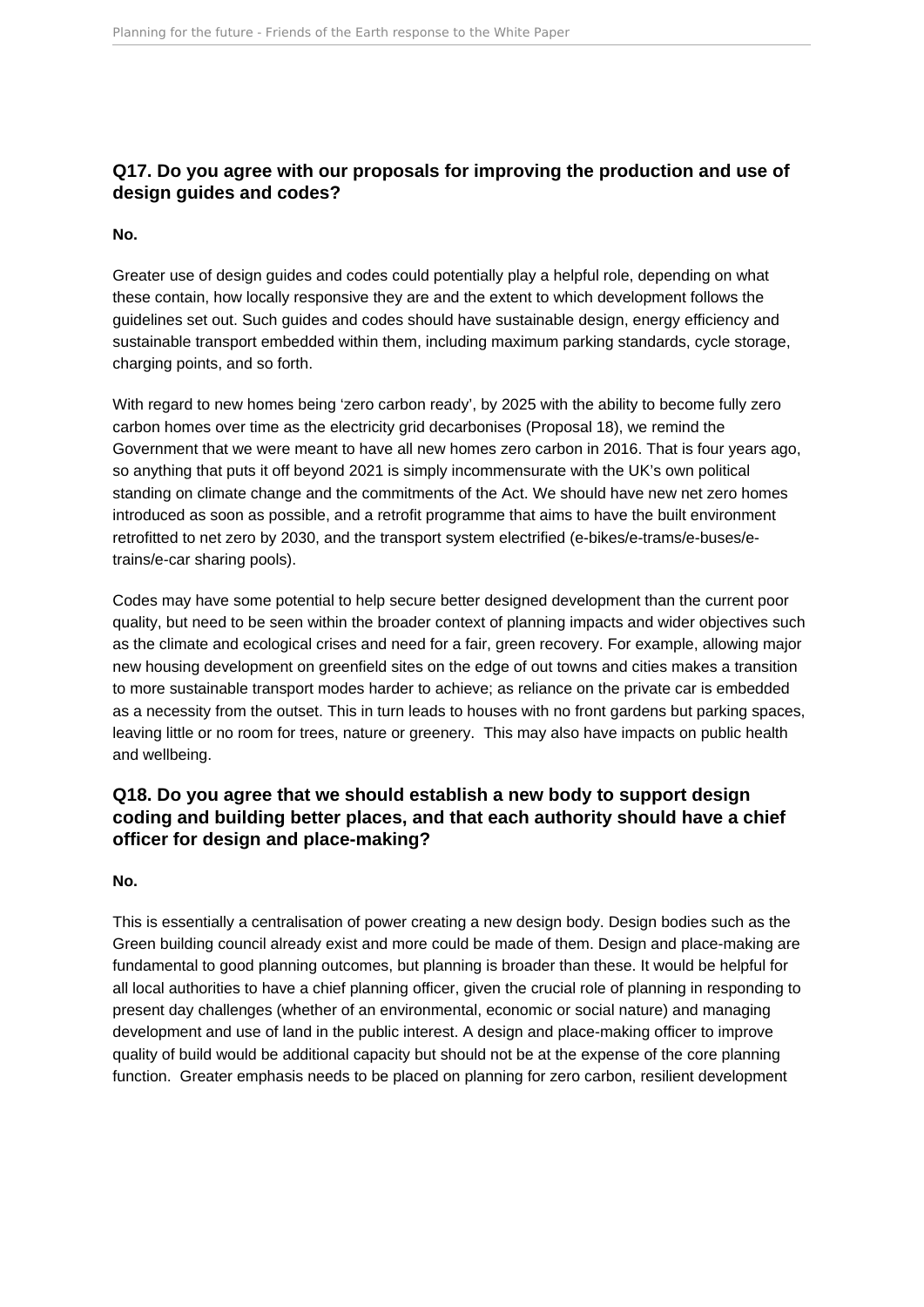<span id="page-20-0"></span>and ensuring we have a planning system enabled and resourced at a local level to deliver these.

Q19. Do you agree with our proposal to consider how design might be given greater emphasis in the strategic objectives for Homes England?

Yes.

Measures to require the highest design quality and environmental standards in Homes England's activities and programmes of work would be welcome. They are well behind on what should have been delivered.

Q20. Do you agree with our proposals for implementing a fast-track for beauty?

No.

While good design matters, many factors determine whether a development is sustainable in terms of impact on the environment and host community. The look of a development is not the same as the quality of a development. A fast track process would not be subject to the level of scrutiny required to fully assess the impacts of a proposal. Therefore we cannot support such an approach.

We are concerned by the suggestion that popular and replicable designs might be pre-approved in areas of renewal through permitted development. Permitted development by-passes our [plan-led](https://policy.friendsoftheearth.ukNo place for place-making)  [system](https://policy.friendsoftheearth.ukNo place for place-making), and raises numerous issues around extremely [poor outcomes](https://policy.friendsoftheearth.ukResearch into the quality standard of homes delivered through change of use permitted development rights.) which are well documented.

It is unclear how a 'pattern book' approach would foster innovation when the reverse also holds true, since to innovate often calls for a bespoke approach and unique solution specific to a site and local context. Places must retain their identity so that communities also retain their sense of identity. Having a small group of people decide on beauty for the millions of inhabitants in England is rather authoritarian.

Nor is a 'beautiful' development necessarily a sustainable one. Sustainability should be a minimum requisite (to include zero-carbon, nature friendly), along with compliance with Local Plan policies, for any 'fast track' process, ideally community led or with community consensus.

Pillar Three – Planning for infrastructure and connected places

Q21. When new development happens in your area, what is your priority for what comes with it?

More affordable housing / More or better infrastructure (such as transport, schools, health) / Design of new buildings / More shops and/or employment space / Green space /Don't know / Other: All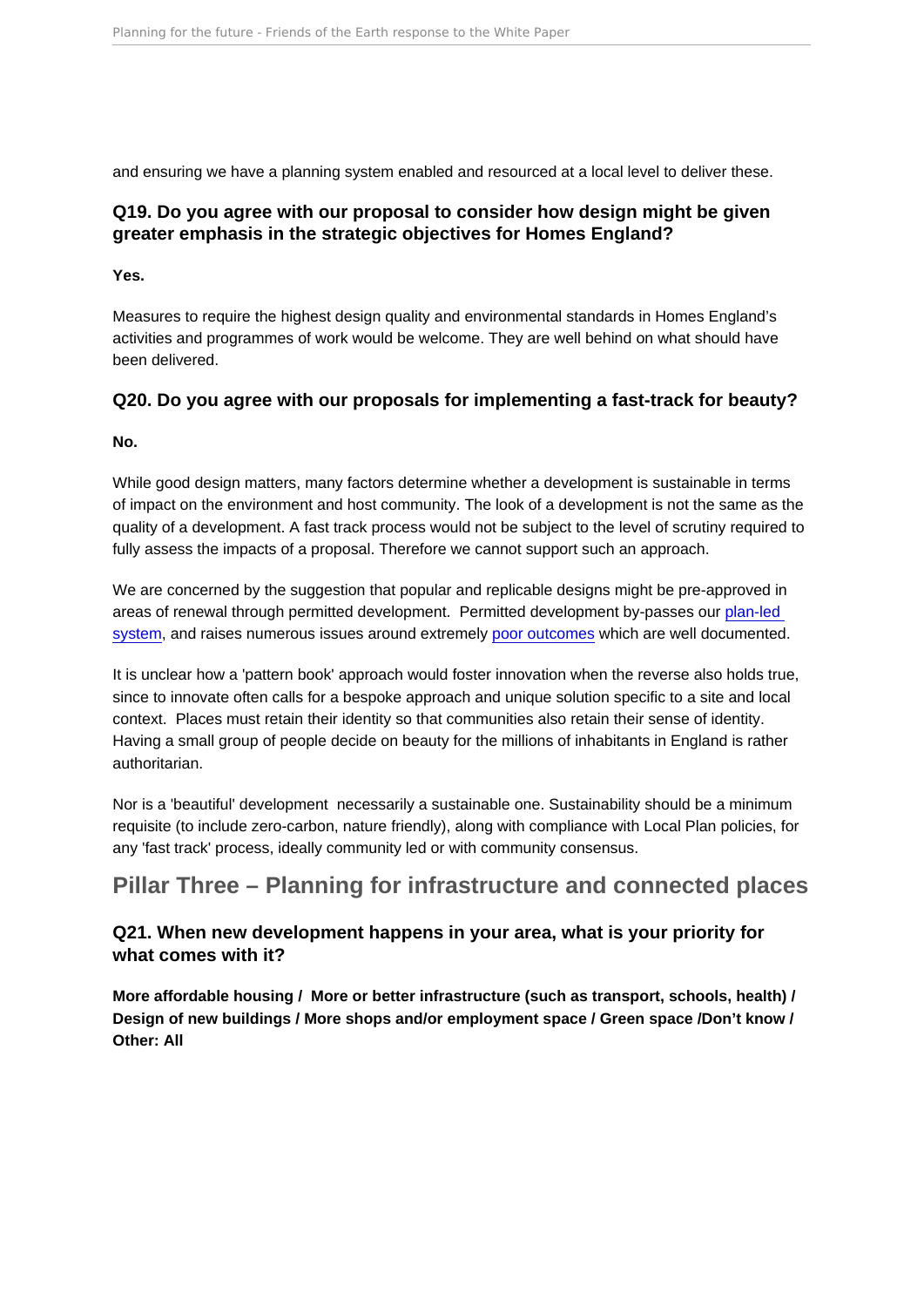All these things matter and should be taken into account in plans and proposals: they should not be seen as an either/or.

We need more affordable homes, better access to green space, and protection and enhancement of existing green space, sustainable infrastructure with priority given to making provision for walking, cycling and public transport, local shops and employment space as well as space for leisure, recreation, nature and community uses.

New development should be well designed as a matter of course, achieving high standards of energy and water efficiency, zero-carbon, with good access to nearby green space and local facilities.

Q22. (a) Should the Government replace the Community Infrastructure Levy and Section 106 planning obligations with a new consolidated Infrastructure Levy, which is charged as a fixed proportion of development value above a set threshold?

No.

We are concerned that the abolition of S106 agreements will lead to a reduction in the amount of affordable housing developers provide. Shelter estimates that nearly 60 per cent of new social housing is delivered through [S106](https://england.shelter.org.uk/media/press_releases/articles/shelter_responds_to_new_planning_reforms/shelter_responds_to_major_new_planning_reforms) and it is not clear that the new Levy will provide an adequate alternative. Add to this the expected reduction in affordable housing provision resulting from exempting small and medium size developments from contributions, securing affordable housing under the new system looks set to become harder than it is at present.

Q22. (b) Should the Infrastructure Levy rates be set nationally at a single rate, set nationally at an area-specific rate, or set locally?

This requires a proper review in its own right. A national levy needs to draw on the lessons of past attempts to capture a fair share of development values and to provide clarity on precisely how the overall yield of values would be increased.

Q22. (c) Should the Infrastructure Levy aim to capture the same amount of value overall, or more value, to support greater investment in infrastructure, affordable housing and local communities?

More value .

The overall aim should be to secure a greater proportion of the uplift in land value in order to support greater investment in sustainable infrastructure, affordable housing and local communities.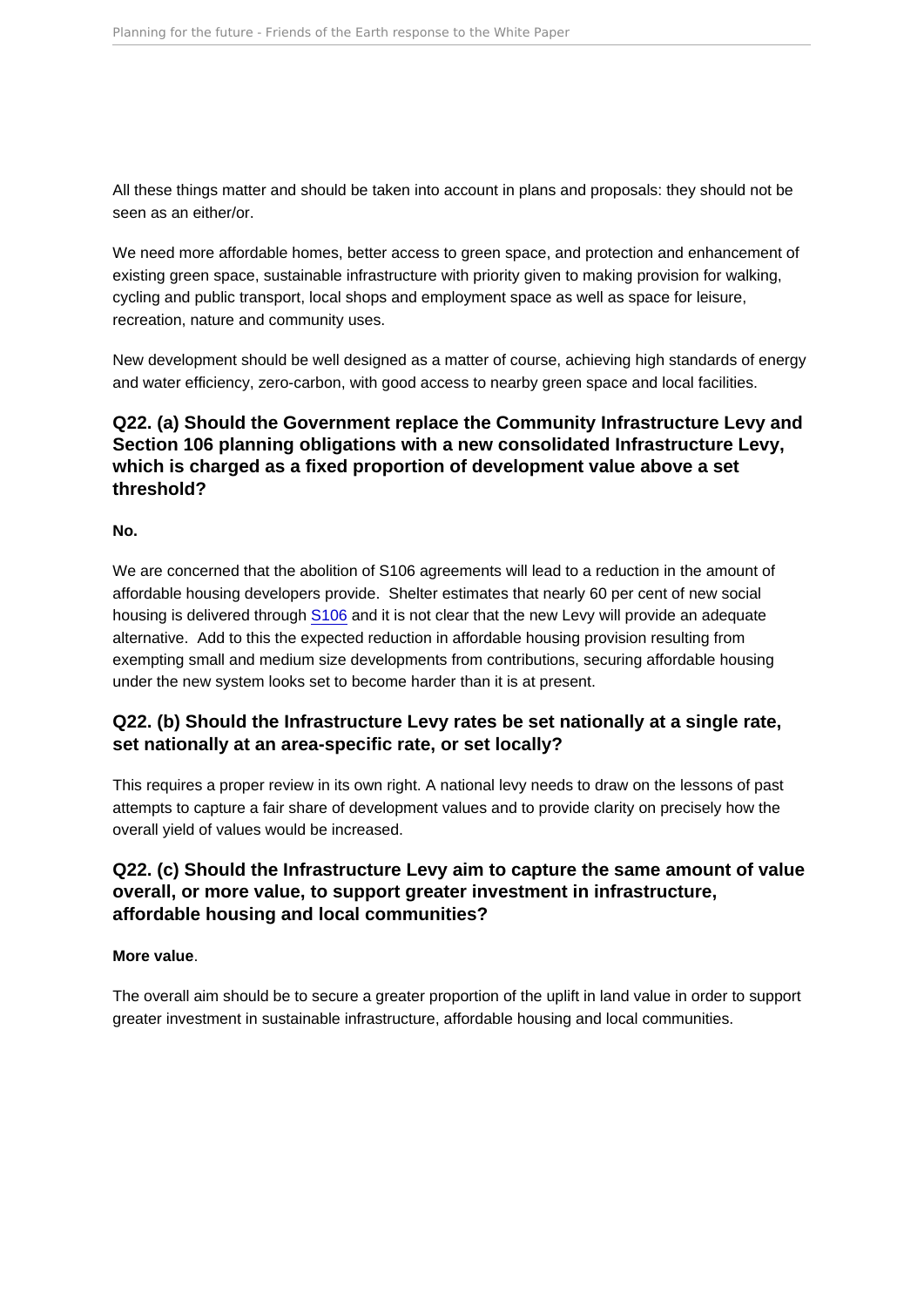### **Q22. (d) Should we allow local authorities to borrow against the Infrastructure Levy, to support infrastructure delivery in their area?**

Local authorities should be able to borrow to invest, but again this requires a whole discussion in its own right.

### **Q23. Do you agree that the scope of the reformed Infrastructure Levy should capture changes of use through permitted development rights?**

#### **Yes**.

It is seriously damaging to local communities that development delivered as a result of exercising permitted development rights is able to sidestep local policy requirements, development impacts and community needs for private gain.

Evidence from academics, sector representatives and Government commissioned research highlights the poor planning outcomes of homes delivered through Permitted Development Rights. Shortcomings include poor design; failing to meet basic space standards; poor residential amenity; lack of affordable housing contributions; impact on business; and lack of infrastructure.

Reforming the Infrastructure Levy to capture changes of use through permitted development rights is essential. However, the best way to ensure the level of scrutiny required to address these unacceptable impacts on our environment, health and wellbeing is to require a planning application and scrap Permitted Development Rights other than for very minor development.

### **Q24. (a) Do you agree that we should aim to secure at least the same amount of affordable housing under the Infrastructure Levy, and as much on-site affordable provision, as at present?**

#### **Yes**.

We need to plan for the delivery of more affordable homes than we do at present. This requires developers to provide more by way of planning obligations and higher levels of direct public investment.

Loopholes whereby developers are able to avoid providing affordable housing or reduce the amount they provide on spurious grounds of 'viability' or as a result of exercising permitted development rights must be closed.

Provision of affordable housing should be made a mandatory requirement that developers and landowners factor in from the outset when devising schemes and remain committed to on delivery.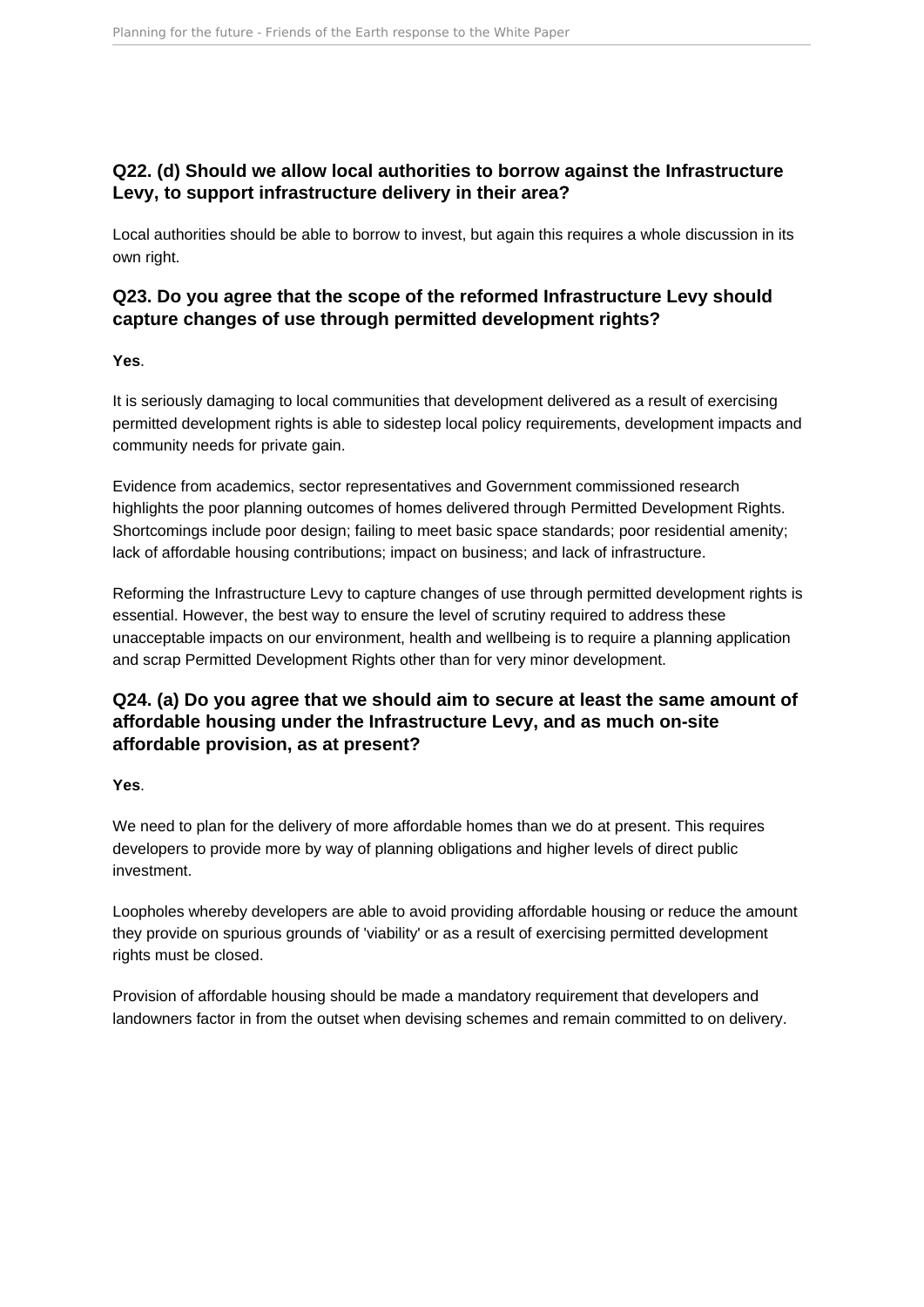The government should look at increasing overall affordable housing requirements through planning obligations. Therefore it makes no sense to exempt small and medium size housebuilders from developer contributions, as government proposes ('Changes to the Current Planning System' MHCLG consultation).

Q24. (b) Should affordable housing be secured as in-kind payment towards the Infrastructure Levy, or as a 'right to purchase' at discounted rates for local authorities?

No.

Affordable housing should be provided on site, with the aim of delivering mixed tenure communities where possible.

Q26. Do you have any views on the potential impact of the proposals raised in this consultation on people with protected characteristics as defined in section 149 of the Equality Act 2010?

Yes.

We are concerned that these reforms, were they to go ahead, would disproportionately affect vulnerable groups. This would be the result of a planning system that is poorly designed to cater for their needs, which restricts councils in setting local policy and where a key stage of the planning process, whereby communities and councils have their say whether development proposal can go ahead and if so, in what form, is to be omitted.

It is disappointing that the government has not undertaken its own impact assessment to understand the potential impacts of these proposals and published it alongside these proposals.

Contact Email: [naomi.luhde-thompson@foe.co.uk](mailto:naomi.luhde-thompson@foe.co.uk)

29 October 2020